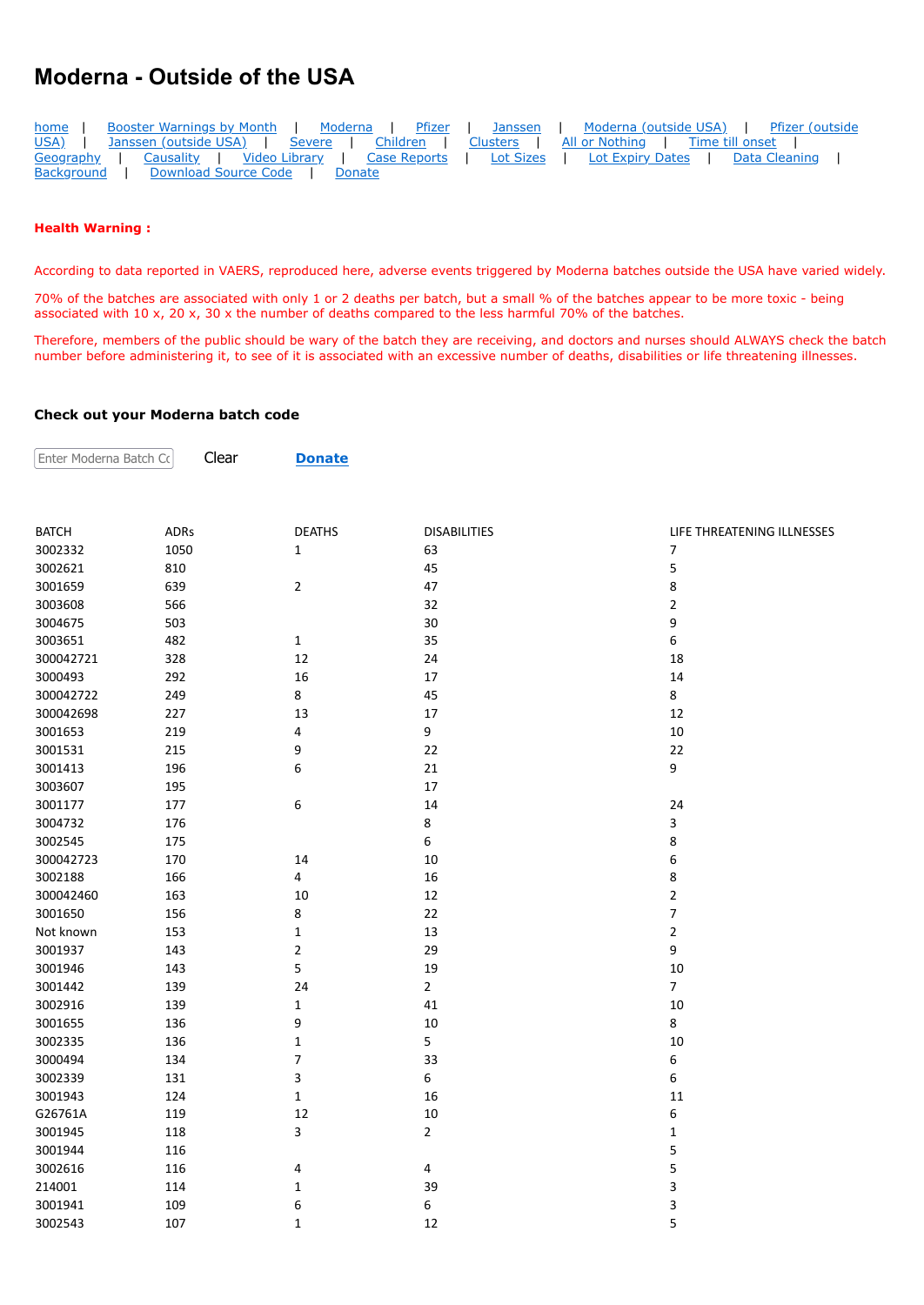| Unknown    | 107     | 3                       | 12             | 3              |
|------------|---------|-------------------------|----------------|----------------|
| 3001415    | 105     |                         | $\mathbf 1$    | 6              |
| 3001942    | 98      | $\mathbf 1$             | $10\,$         | $\overline{2}$ |
| 3001530    | 97      | 3                       | $\mathbf 1$    | 3              |
| 3001651    | 96      | 3                       |                | $\mathbf 2$    |
| 3001657    | 96      | $\overline{c}$          | $\overline{2}$ | 3              |
| 3002338    | 95      | $\mathbf 1$             | 22             | 8              |
| 3002334    | 93      | $\mathbf 1$             |                | 7              |
| 3003602    |         |                         |                |                |
|            | 93      |                         | 22             | $\overline{2}$ |
| 3004493    | 93      |                         | $17\,$         | 5              |
| 3002184    | 92      |                         | 8              | 5              |
| 3002919    | 92      | 3                       | 3              | 5              |
| 3003182    | 91      |                         | $\mathbf 2$    | $\mathbf 2$    |
| 3002186    | 89      | $\overline{\mathbf{c}}$ | $\pmb{4}$      | 3              |
| 3002917    | 89      | 3                       | 4              | 6              |
| 3004218    | 89      |                         | $20\,$         | 5              |
| 3000489    | 88      | 5                       | 6              | 7              |
| 3001532    | 88      | 6                       | $20\,$         | 8              |
| 3002542    | 88      |                         | $\mathbf 1$    | $\overline{2}$ |
| 3002183    | 87      |                         |                | 5              |
| 3001939    | 84      | $\overline{2}$          | 29             | 4              |
| 3002541    | 84      |                         | 3              | $\mathbf 2$    |
|            |         |                         |                |                |
| 214003     | 83      | 3                       | 4              | 7              |
| 3000495    | 83      | 6                       | $\mathbf 2$    | 5              |
| 3003187    | 82      | 2                       | $\mathbf 1$    | $\overline{2}$ |
| 3002920    | 81      |                         | 16             | 3              |
| 3002615    | 80      |                         | 4              |                |
| 3003183    | 80      | $\overline{2}$          |                |                |
| 3002544    | 78      | $\mathbf 1$             | 31             | $\mathbf{1}$   |
| 3004498    | 78      |                         | 18             | $\overline{2}$ |
| 214004     | $77 \,$ | $\mathbf 2$             | $\overline{2}$ |                |
| 3003181    | 75      | $\mathbf 1$             | $\overline{2}$ | 3              |
| 3003605    | 75      |                         | 6              | 3              |
| 3001176    | 74      | 3                       | 5              | 4              |
| 3003659    | 74      |                         | 41             | 6              |
| 3005294    | 74      |                         |                | 8              |
|            |         |                         | 5              |                |
| 214011     | 70      | 2                       | $\mathbf 2$    |                |
| 3001938    | 70      | $\mathbf 1$             | 5              | $11\,$         |
| 3002614    | $70\,$  | 1                       | $14\,$         | 7              |
| 3004223    | $70\,$  | 3                       | 3              | $\mathbf{1}$   |
| 3004234    | 70      | 3                       | 3              | 4              |
| 214009     | 68      | $\mathbf 2$             | $\overline{2}$ | $\mathbf{1}$   |
| 3002333    | 67      | $\mathbf 1$             | 9              | 5              |
| 3002918    | 66      |                         | $\overline{4}$ | 4              |
| 3002537    | 64      |                         | 13             | 3              |
| 3002912    | 64      | $\mathbf{1}$            | $\overline{2}$ | 1              |
| <b>UNK</b> | 64      | 4                       | 6              | 3              |
| 214002     | 63      |                         | 17             | $\mathbf{1}$   |
| 3002620    | 63      | $\overline{2}$          | 5              | 4              |
| 3002913    | 63      | $\mathbf 1$             | $\mathbf 1$    | 5              |
| 3004730    | 63      | $\overline{2}$          | 6              | $\overline{4}$ |
|            |         |                         |                |                |
| 3002330    | 62      | $\mathbf 1$             | 12             | 7              |
| 3003188    | 62      | $\overline{2}$          |                | $\overline{2}$ |
| 3003604    | 62      | 3                       |                | 3              |
| 3005687    | 62      | $\mathbf 1$             | $\overline{2}$ | $\overline{4}$ |
| 3004224    | 61      | 2                       | 13             | $\overline{2}$ |
| 214010     | 60      | $\mathbf 1$             | $\mathbf{1}$   | 3              |
| 3000496    | 59      | 6                       | 3              | $\mathbf{1}$   |
| 3003603    | 59      | 3                       |                | 7              |
| 3004668    | 59      |                         | 3              |                |
| 3004674    | 59      |                         | 4              | $\overline{2}$ |
| 3003609    | 58      | 1                       |                | 5              |
| 3003610    | 58      | 3                       | $\overline{2}$ | $\mathbf{2}$   |
| 3004669    | 56      | 1                       | 3              | 4              |
| 214006     | 55      | $\mathbf 1$             | 8              | 3              |
|            |         |                         |                |                |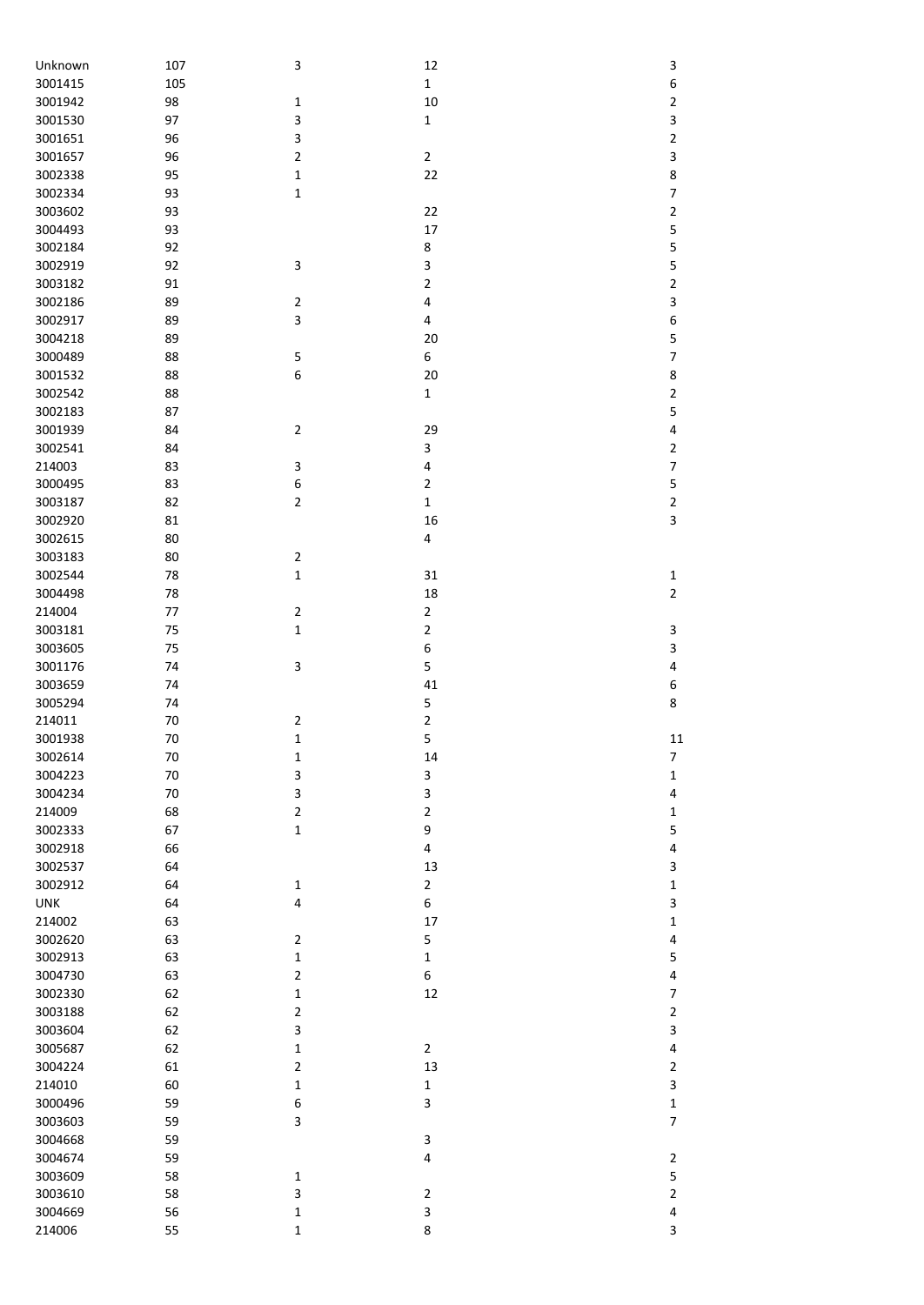| 3002181    | 54 | $\mathbf 2$    | $\mathbf 1$      |                |
|------------|----|----------------|------------------|----------------|
| 3003652    | 53 |                | 9                | $\mathbf 2$    |
| 3003655    | 53 | $\mathbf 2$    | 5                | $\overline{2}$ |
| 042D21A    | 52 |                | $\mathbf 1$      |                |
| 3004217    | 52 | 4              |                  | 4              |
| 3004738    | 52 | $\mathbf{1}$   | $\boldsymbol{7}$ | $\mathbf 1$    |
| 3002540    | 51 | $\mathbf 1$    |                  | 1              |
| 3002622A   | 51 |                | 15               | 3              |
| 3003606    | 50 |                | 3                | 3              |
| 3002546    | 49 |                | 5                |                |
|            |    |                |                  | 4              |
| 939599-CDC | 49 | 17             |                  | $\overline{2}$ |
| 3002337    | 48 | 3              | 3                | 1              |
| 3004492    | 48 |                | 8                | $\overline{2}$ |
| 214007     | 47 |                | $\mathbf 1$      | 3              |
| J07BX03    | 47 |                | $\mathbf 2$      |                |
| 3004222    | 46 | 1              | 3                | $\mathbf 1$    |
| 3004499    | 46 | $\mathbf 1$    | 3                | 3              |
| 3005696    | 46 |                | 17               | $\mathbf 1$    |
| 044D21A    | 45 |                | $\overline{2}$   | 1              |
| 3004731    | 44 | $\overline{2}$ |                  | $\mathbf 2$    |
| 3002180    | 42 |                |                  | $\overline{2}$ |
| 3002915    | 42 |                |                  | $\mathbf 1$    |
| 3003190    | 42 | $\overline{2}$ |                  | $\mathbf 1$    |
| 214016     | 41 |                | 11               | 1              |
|            |    |                |                  |                |
| 214019     | 41 | $\mathbf 2$    | 3                | 1              |
| 3003653    | 41 |                |                  | 1              |
| 3004671    | 41 |                | $\overline{7}$   |                |
| 214014     | 40 | $\mathbf{1}$   | $\mathbf 1$      | $\overline{2}$ |
| 3003660    | 40 |                | $\mathbf 2$      | 4              |
| 3002618    | 39 | $\mathbf 2$    |                  | $\overline{2}$ |
| 3004219    | 39 |                | $\mathbf 1$      | 1              |
| 092D21A    | 38 |                | $\mathbf 2$      |                |
| 214021     | 38 | 3              | $\mathbf 2$      | $\overline{2}$ |
| 3001656    | 38 | $\mathbf 1$    |                  | $\mathbf{2}$   |
| 3002617    | 38 | $\mathbf 2$    |                  | $\mathbf 1$    |
| 3001940    | 37 | $\mathbf 1$    | 5                | 3              |
| 3002185    | 37 |                |                  |                |
| 3003186    | 37 | $\mathbf 1$    | $\overline{2}$   | 3              |
|            |    |                |                  |                |
| 3004670    | 37 | 1              | 7                | 2              |
| 3005835    | 37 | 3              | 13               | 3              |
| 3003658    | 36 | $\mathbf 1$    |                  | $\mathbf 1$    |
| 3004227    | 36 |                |                  |                |
| 3004672    | 36 |                | $\mathbf 1$      | $\mathbf 1$    |
| 3005285    | 36 | 3              |                  | $\mathbf 1$    |
| EFTERSÃ-KS | 36 | $\overline{2}$ | 16               | 3              |
| 3003601    | 35 | $\mathbf 2$    | 3                | 6              |
| 3002623    | 34 |                | $\boldsymbol{6}$ | 3              |
| 3003189    | 34 |                |                  |                |
| 3004215    | 34 |                | $\mathbf 1$      | $\overline{2}$ |
| 3005242    | 34 |                | 6                | $\overline{2}$ |
| 939600-CDC | 34 | 13             |                  |                |
| 214012     | 33 |                |                  | 3              |
| 3001414    | 33 | 10             | $\overline{2}$   | $\mathbf 1$    |
| 3001652    | 33 | $\mathbf 1$    | $\mathbf 1$      | 1              |
| 3002622    | 33 |                | $11\,$           |                |
| 3004737    |    |                |                  |                |
|            | 33 |                |                  | $\mathbf 1$    |
| 3005236    | 32 |                |                  | $\mathbf 1$    |
| 3005238    | 32 |                | 9                | $\overline{2}$ |
| 043d21a    | 31 |                |                  |                |
| 045D21A    | 31 |                |                  |                |
| 214013     | 31 |                | $\overline{2}$   | 4              |
| 3004225    | 31 |                | $\mathbf 1$      | $\mathbf{1}$   |
| 3005689    | 31 | $\mathbf 1$    | $\overline{2}$   | 4              |
| 214018     | 30 | $\mathbf 1$    |                  |                |
| 052C21A    | 29 |                | $\mathbf 1$      |                |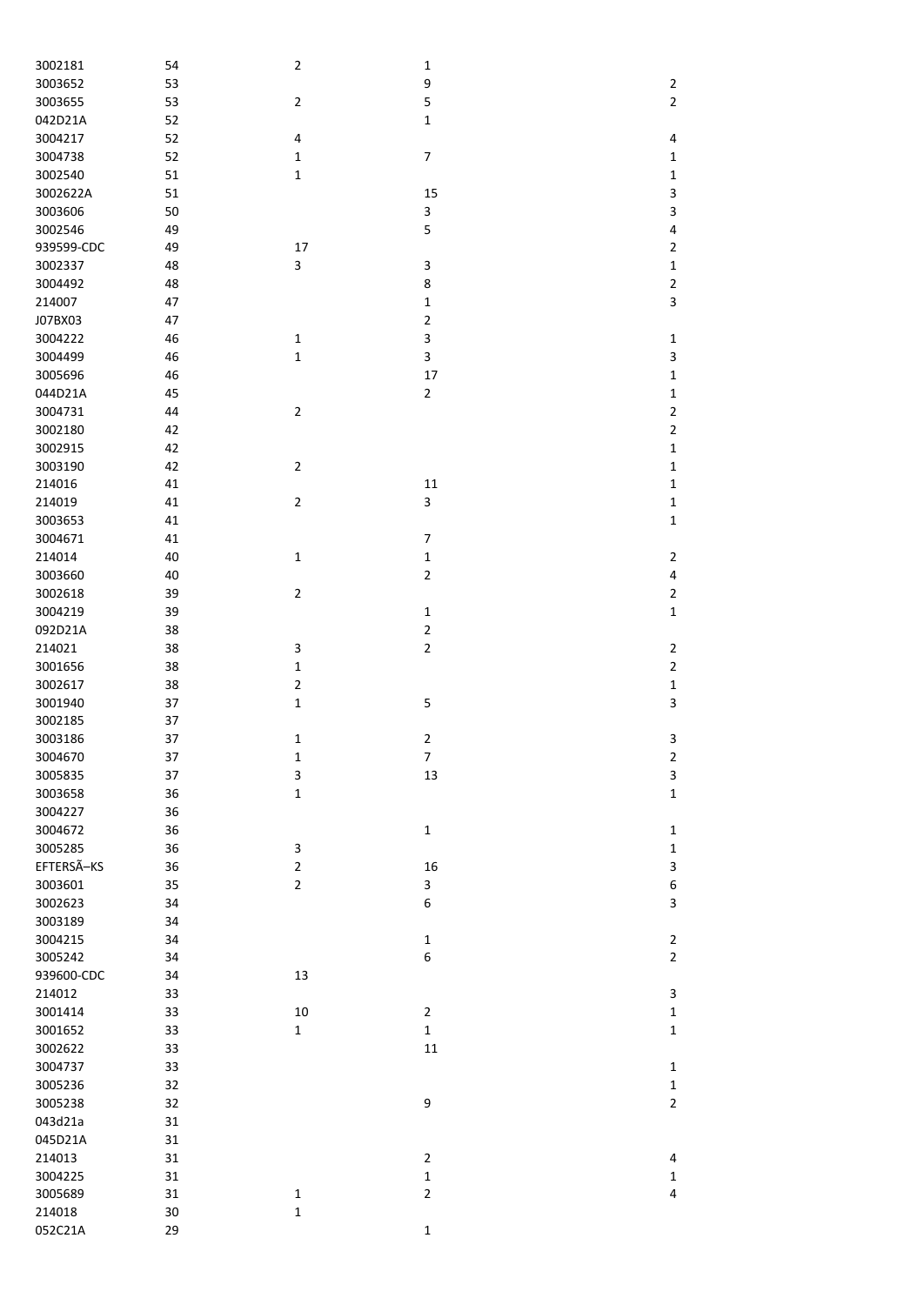| 214005      | 29     | $\mathbf 1$  |                          | $\mathbf 1$    |
|-------------|--------|--------------|--------------------------|----------------|
| 214025      | 29     | $\mathbf 2$  |                          | $\overline{2}$ |
| 093D21A     | 28     |              |                          |                |
| 3002539     | 28     |              |                          |                |
| 3002619     | 28     | $\mathbf 1$  |                          |                |
| 3004959     | 28     |              | 5                        | $\mathbf 1$    |
| 3005698     | 28     |              | $\overline{\mathcal{I}}$ | 4              |
|             |        |              |                          |                |
| 214020      | 27     |              | 8                        | $\mathbf 1$    |
| 3.03808E+13 | 27     | $\mathbf 1$  |                          | $\overline{2}$ |
| 3001654     | 27     | $\mathbf 2$  | $\overline{2}$           | $\overline{2}$ |
| 3002331     | 27     |              | $\mathbf 1$              | $\mathbf{1}$   |
| 3003185     | 27     |              | $\overline{2}$           | 4              |
| 3003657     | 27     | 3            | $\mathbf{1}$             |                |
| 3005286     | 27     |              |                          |                |
| 214017      | 26     | $\mathbf 1$  |                          |                |
| 214024      | 25     |              | 3                        |                |
| 3004229     | 25     | $\mathbf{1}$ |                          |                |
| 3005692     | 25     |              |                          | 1              |
| 3005693     | 25     | $\mathbf{1}$ |                          | $\mathbf{1}$   |
|             |        |              |                          |                |
| 214008      | 24     |              |                          | $\overline{2}$ |
| 3004220     | 24     | $\mathbf 1$  |                          |                |
| 3005235     | 24     | $\mathbf 1$  |                          |                |
| 939676-CDC  | 24     | 4            | $\mathbf 1$              |                |
| 3001658     | 23     |              | $\mathbf 1$              |                |
| 3003654     | 23     |              |                          | $\overline{2}$ |
| 3004228     | 23     | $\mathbf 2$  |                          | $\mathbf 1$    |
| 3004235     | 23     |              | $\mathbf 1$              | $\mathbf 1$    |
| 3005244     | 23     | $\mathbf 1$  | $\mathbf 1$              | $\overline{2}$ |
| 3005834     | 23     |              |                          |                |
| 3004221     | 22     | $\mathbf{1}$ |                          |                |
|             |        |              |                          |                |
| 3004955     | 22     |              | $\overline{\mathbf{4}}$  | 3              |
| 3005288     | 22     | $\mathbf 1$  | $\mathbf 1$              |                |
| 3005697     | 22     |              | $\overline{7}$           | 3              |
| 939599      | 22     | $\mathbf 1$  |                          | $\mathbf 1$    |
| 016E21A     | 21     |              | 3                        |                |
| 082F21B-CDC | 20     | 4            |                          |                |
| 3002336     | 20     | $\mathbf 1$  |                          |                |
| 3002921     | 20     |              | 5                        | $\mathbf 1$    |
| 3004494     | 20     |              | $\overline{2}$           | $\overline{2}$ |
| 3005240     | 20     | $\mathbf 2$  |                          |                |
| 939600      | 20     | $\mathbf 1$  |                          |                |
| 3003656     | 19     | $\mathbf 1$  |                          |                |
| 3004495     | 19     |              |                          |                |
|             |        |              |                          |                |
| 3005239     | 19     | $\mathbf 1$  |                          |                |
| 3004952     | 18     |              | $\overline{2}$           | $\mathbf{1}$   |
| 3005685     | 18     |              |                          |                |
| 3005885     | 18     |              | 3                        | $\mathbf{1}$   |
| 3004226     | 17     |              |                          | $\mathbf 1$    |
| 3004231     | 17     |              |                          |                |
| 3004496     | $17\,$ |              |                          | $\overline{2}$ |
| 3005292     | $17\,$ |              |                          | $\mathbf 1$    |
| 3005691     | $17\,$ |              |                          |                |
| 3005887     | 17     |              | 3                        | $\overline{2}$ |
| CNK 4301081 | 17     |              | 16                       |                |
| 3002179     | 16     |              |                          |                |
| 3002187     |        |              |                          |                |
|             | 16     |              |                          |                |
| 3004667     | 16     |              |                          |                |
| 3004729-CDC | 16     | 3            |                          | $\mathbf{1}$   |
| 3005241     | 16     | $\mathbf 1$  | 4                        | 6              |
| 3004230     | 15     |              |                          |                |
| 3004666     | 15     |              | $\mathbf 1$              |                |
| 3005293     | 15     |              | $\mathbf 1$              |                |
| 3005694     | 15     | $\mathbf 1$  |                          |                |
| 3001941-39  | 14     |              |                          |                |
| 3002182     | 14     |              | $\mathbf{1}$             |                |
|             |        |              |                          |                |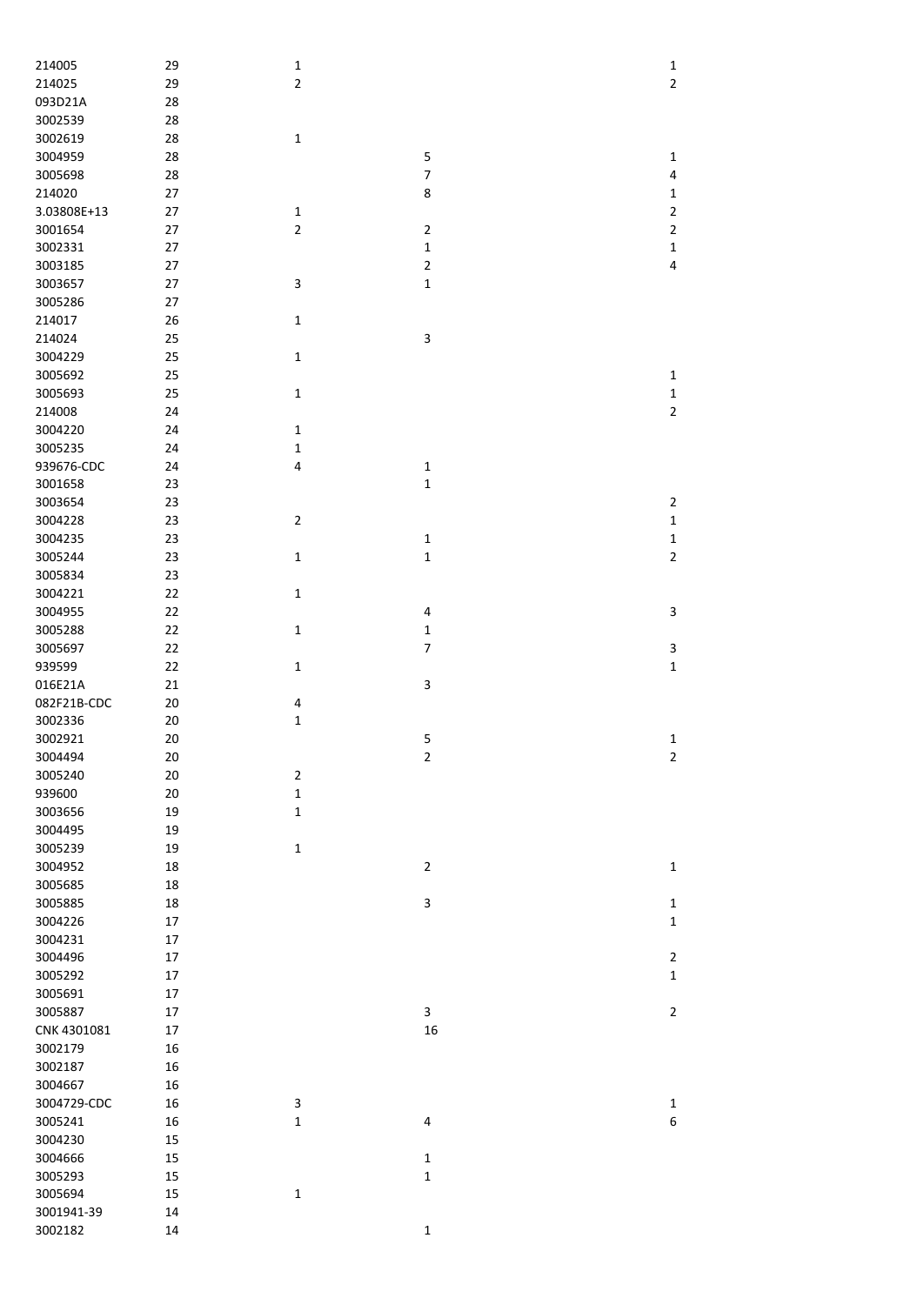| 3004232         | 14             |                         | $\mathbf 1$             |              |
|-----------------|----------------|-------------------------|-------------------------|--------------|
| 3004233         | 14             | $\sqrt{2}$              |                         |              |
| 3004734         | 14             |                         | $\mathbf 1$             |              |
| 3005699         | 14             |                         |                         |              |
| 3005839         | 14             | $\mathbf 1$             |                         |              |
| 3004500         | 13             | $\mathbf 1$             | $\mathbf 1$             | 3            |
|                 |                |                         |                         |              |
| 3004729         | 13             | $\mathbf 2$             | $\mathbf 1$             |              |
| 3004960         | 13             | $\overline{\mathbf{4}}$ |                         |              |
| 3005701         | 13             |                         |                         |              |
| 3005788         | 13             |                         |                         |              |
| 49283017        | 13             |                         | 4                       | $\mathbf 2$  |
| 939894          | 13             | $\overline{2}$          |                         | $\mathbf 1$  |
| 3002538         | 12             |                         | $\mathbf 1$             |              |
| 3004497         | 12             |                         |                         |              |
| 3004733         | 12             |                         | $\mathbf 1$             | $\mathbf 1$  |
| 3005695         | 12             |                         |                         |              |
|                 |                |                         |                         |              |
| 3005700         | 12             | $\mathbf 1$             |                         | $\mathbf 1$  |
| 3005841         | 12             | $\mathbf 1$             |                         |              |
| 626761A         | 12             | 3                       |                         | $\mathbf{1}$ |
| 939900          | 12             | $\boldsymbol{6}$        |                         |              |
| 020G21A         | $11\,$         |                         | $\mathbf 1$             | 3            |
| 300/659         | 11             |                         | $\mathbf 1$             |              |
| 3005792-CDC     | 11             | 4                       |                         |              |
| 3006273         | 11             | $\mathbf 1$             | $\mathbf 2$             |              |
| 4301081         | 11             |                         | $\overline{\mathbf{4}}$ | $\mathbf 1$  |
| LOT3002332      | 11             |                         | $\mathbf 1$             | $\mathbf 1$  |
|                 |                |                         |                         |              |
| 019G21A_1101115 | $10\,$         | 4                       |                         |              |
| 3002615-CDC     | 10             |                         |                         |              |
| 3002914         | 10             |                         |                         | $\mathbf 1$  |
| 3004223-CDC     | $10\,$         | $\overline{4}$          |                         |              |
| 3005289         | 10             |                         |                         |              |
| 939676          | 10             | $\mathbf 1$             |                         |              |
| <b>INCONNU</b>  | $10\,$         | $\mathbf 1$             | $\mathbf 1$             | $\mathbf 1$  |
| Lot 3002332     | 10             |                         |                         |              |
| Lot 3004675     | 10             |                         | $\mathbf 1$             |              |
| 010G21B         | 9              | $\mathbf 1$             | $\mathbf 1$             | $\mathbf 1$  |
|                 |                |                         |                         |              |
| 083F21B         | 9              | 3                       | $\mathbf 1$             | $\mathbf 1$  |
| 30001415        | 9              |                         |                         |              |
| 3005886         | 9              |                         | 1                       |              |
| 3005891         | 9              | $\mathbf 1$             | $\mathbf 1$             | $\mathbf 1$  |
| 939559          | 9              |                         |                         |              |
| CNK4301081      | 9              |                         | $\boldsymbol{7}$        | $\mathbf{1}$ |
| 100031184       | 8              |                         |                         |              |
| 214028          | 8              | $\mathbf 1$             | $\mathbf 1$             |              |
| 3001655-39      | 8              |                         |                         |              |
| 3003184         | 8              |                         |                         |              |
|                 |                |                         |                         |              |
| 3004954         | 8              |                         |                         |              |
| 3005704         | 8              |                         |                         |              |
| 082F21B         | $\overline{7}$ | $\sqrt{2}$              |                         |              |
| 214031          | $\overline{7}$ |                         |                         | $\mathbf{1}$ |
| 3000424         | $\overline{7}$ |                         |                         |              |
| 3003184-CDC     | $\overline{7}$ | 3                       |                         |              |
| 3004501         | $\overline{7}$ |                         |                         |              |
| 300467s         | $\overline{7}$ |                         | $\mathbf 1$             |              |
| 3005784         | $\overline{7}$ | $\mathbf 1$             |                         |              |
| 3006277         | $\overline{7}$ |                         |                         |              |
| LOT3002621      | $\overline{7}$ |                         |                         |              |
|                 |                |                         |                         |              |
| 055E21A         | 6              | 3                       |                         |              |
| 057D21A         | 6              | $\mathbf 1$             |                         |              |
| 30001413        | 6              |                         | $\mathbf 1$             |              |
| 30004272        | 6              | $\mathbf{1}$            | $\mathbf 1$             |              |
| 30042723        | 6              | $\mathbf 1$             |                         |              |
| 3004953         | 6              | $\mathbf 1$             | $\mathbf 1$             | $\mathbf 1$  |
| 3005790         | 6              | $\mathbf 1$             |                         |              |
| 3005888         | 6              |                         |                         |              |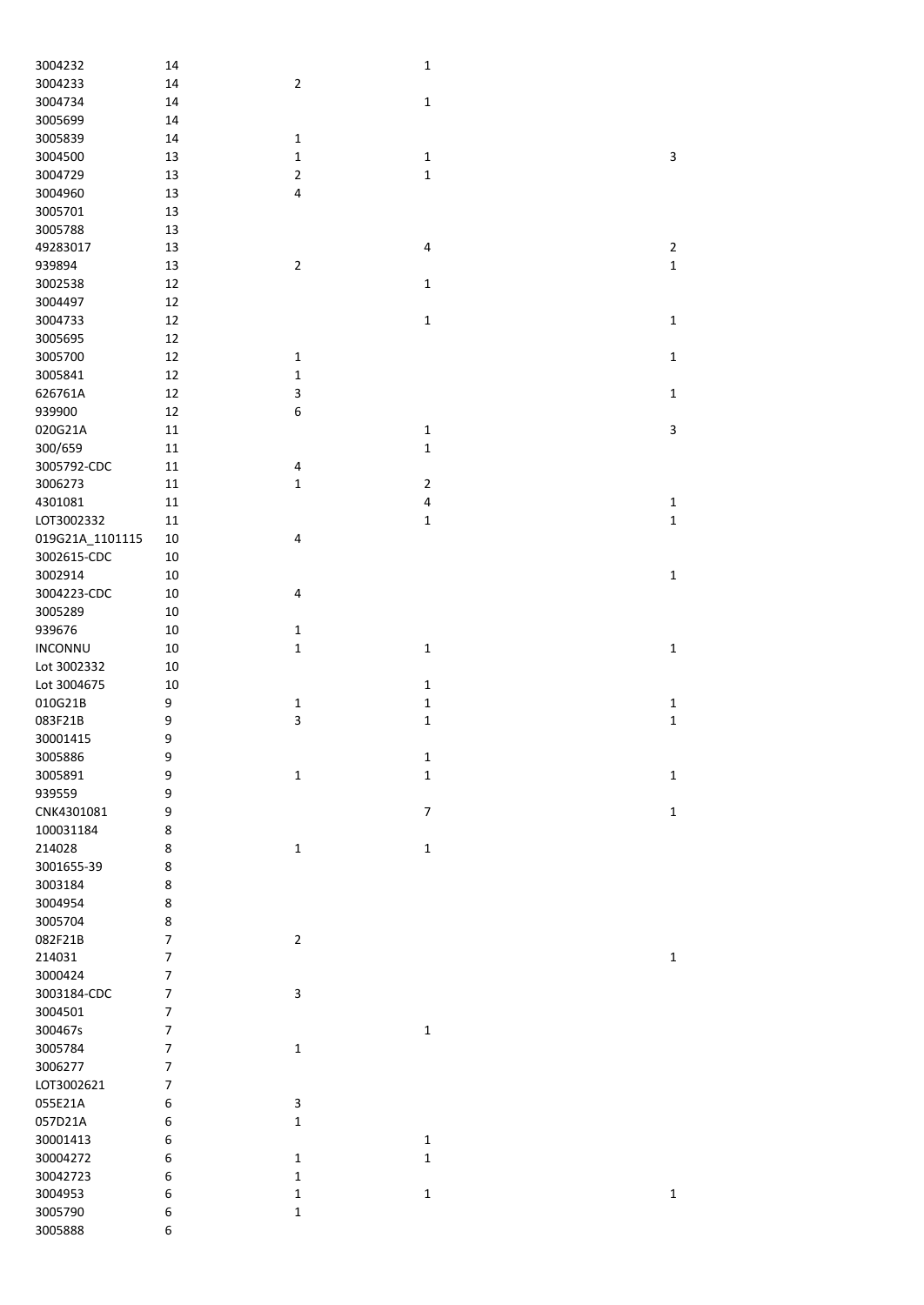| 3006275            | 6            | $\mathbf 1$ |                |              |
|--------------------|--------------|-------------|----------------|--------------|
| 023F21A            | 5            | $\mathbf 2$ |                | $\mathbf 1$  |
| 052C2A1            | 5            |             |                |              |
| 214029             | 5            |             |                |              |
| 30001650           | 5            |             | 1              |              |
| 30042698           | 5            | $\mathbf 1$ |                |              |
| 30042721           | 5            | 1           | $\mathbf 1$    |              |
| 30042722           | 5            |             |                | $\mathbf 1$  |
| 300493             | 5            | $\mathbf 1$ |                |              |
| 3005702            | 5            | $\mathbf 1$ |                |              |
| 3005791            | 5            |             |                |              |
| 3005884            | 5            |             |                |              |
| LOT 3001659        | 5            |             | 1              |              |
| Lot3001659         | 5            |             |                |              |
| 037K20A            | 4            |             |                |              |
| 046G21A            | 4            | $\mathbf 1$ |                |              |
| 1119349007         | 4            |             |                |              |
| 214015             | 4            |             |                |              |
| 214027             |              |             |                |              |
|                    | 4            |             |                |              |
| 214032             | 4            |             |                |              |
| 3001655-12         | 4            |             |                |              |
| 3002544-CDC        | 4            |             |                |              |
| 300495             | 4            | $\mathbf 1$ |                | $\mathbf{1}$ |
| 3004956            | 4            |             |                |              |
| 300496             | 4            |             |                | $\mathbf 1$  |
| 300608             | 4            |             | 1              |              |
| 840539006          | 4            |             |                |              |
| <b>EFTERSOKS</b>   | 4            |             | $\overline{2}$ |              |
| EM0477             | 4            |             | $\mathbf 1$    |              |
| EU/1/20/1507       | 4            |             |                |              |
| LOT 3002621        | 4            |             |                |              |
| LOT3003651         | 4            |             |                |              |
| 014E21A            | 3            | $\sqrt{2}$  |                |              |
| 019G21A_1101121    | 3            | $\mathbf 1$ |                | $\mathbf 1$  |
| 021C21A            | 3            |             | 1              |              |
| 025J20-2A          | 3            |             |                |              |
| 030B21A            | 3            |             | 1              |              |
| 056021A            | 3            | $\mathbf 2$ |                |              |
| 214023             | 3            |             |                |              |
| 214026             | 3            | 1           |                |              |
| 3.00166E+11        | 3            |             |                |              |
| 300 2913           | 3            |             |                | $\mathbf 1$  |
| 30001530           | 3            |             | 1              |              |
| 30001653           | 3            | $\mathbf 1$ |                |              |
| 30001659           | 3            |             |                |              |
| 30003651           | 3            |             |                |              |
| 300042721-05-01    | 3            |             |                |              |
| 300042723-12       | 3            |             |                |              |
| 30004675           | 3            |             |                |              |
| 300049500          | 3            |             |                |              |
| 3001442-12         | 3            |             |                |              |
| 3001655-01         | 3            | $\mathbf 1$ |                |              |
| 300194400          | 3            |             |                |              |
| 3002128            | 3            |             |                |              |
|                    |              |             |                |              |
| 30023332<br>300254 | 3            |             |                |              |
| 3003621            | 3            |             |                | $\mathbf 2$  |
|                    | 3            |             |                |              |
| 300365             | 3            |             | 1              |              |
| 3003675            | 3            |             | $\mathbf 1$    |              |
| 300415             | 3            |             |                |              |
| 30042460           | 3            | $\mathbf 1$ |                | $\mathbf 1$  |
| 3004499 SC 01/2    | 3            |             |                |              |
| 3004676            | $\mathsf{3}$ |             |                |              |
| 300494             | 3            |             |                | $\mathbf{1}$ |
| 3005243            | 3            |             |                | $\mathbf{1}$ |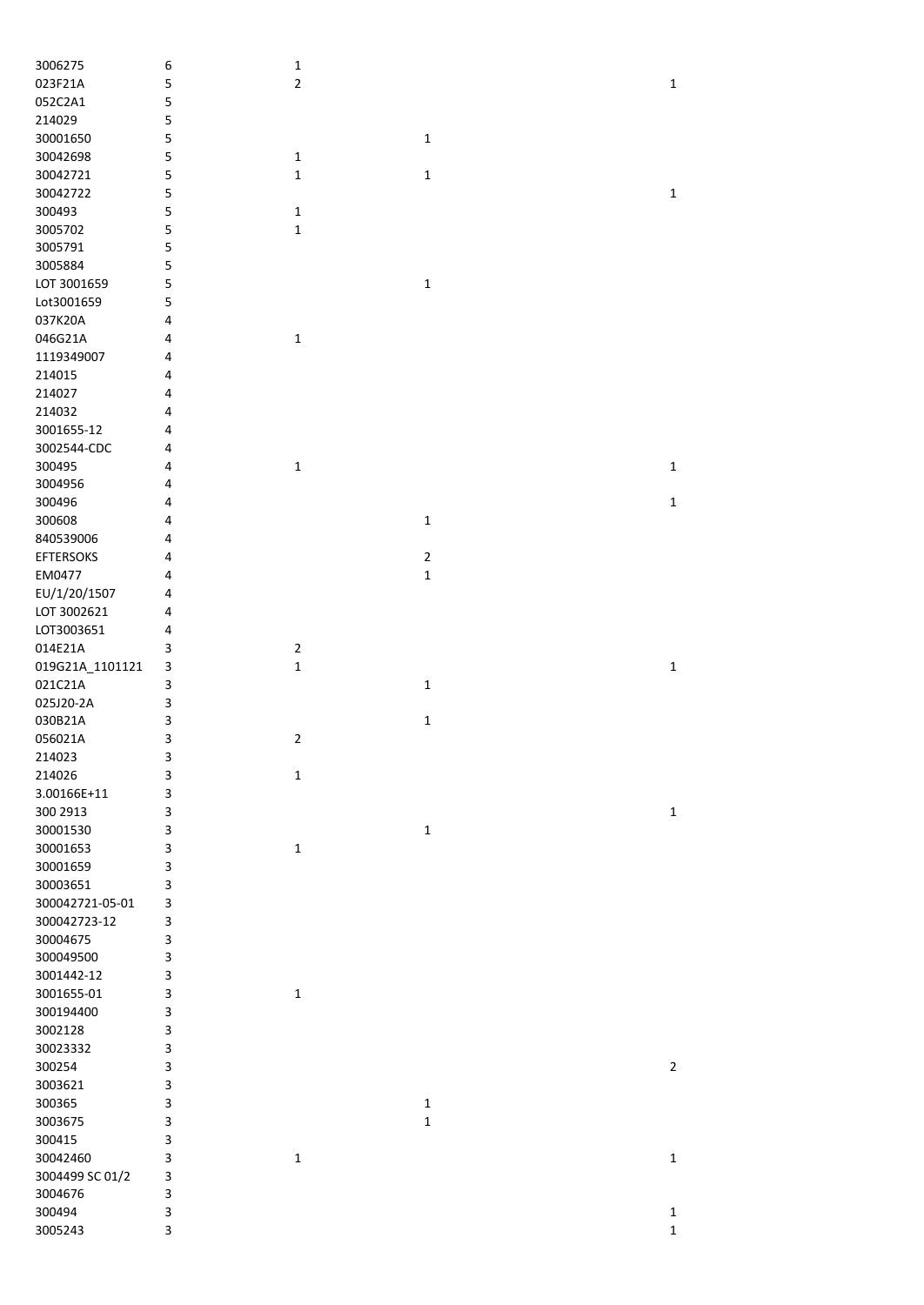| 3005703         | 3                       |              |              |             |
|-----------------|-------------------------|--------------|--------------|-------------|
| 3005792         | 3                       | 1            |              |             |
| 3005840         | 3                       |              |              | $\mathbf 1$ |
| 3005890         | 3                       |              |              |             |
| 3006276         | 3                       |              |              | $\mathbf 1$ |
| 3006323         | 3                       |              |              |             |
| 3006326         | 3                       |              |              |             |
| 39600           | 3                       |              |              |             |
| 4675            | 3                       |              | 3            |             |
|                 |                         |              |              |             |
| 940067          | 3                       | $\mathbf 1$  |              |             |
| EFTERSÃ-KES     | 3                       |              |              |             |
| FE7053          | 3                       |              |              |             |
| FE9174          | 3                       |              |              |             |
| LOT 3003651     | 3                       |              |              |             |
| LOT3003607      | 3                       |              |              |             |
| Lot3004675      | 3                       |              |              |             |
| $\sf ND$        | 3                       |              |              |             |
| 001C21A         | 2                       |              |              |             |
| 007H21A         | 2                       |              |              |             |
| 016C21A         | $\overline{\mathbf{c}}$ |              |              |             |
| 018b21a         | $\mathbf 2$             |              |              |             |
| 019G21A         | $\mathbf 2$             |              |              |             |
| 01DE/A50010348/ | $\mathbf 2$             |              |              |             |
| 026A21A         | 2                       |              |              |             |
| 035C21A         |                         |              |              |             |
|                 | 2                       |              |              |             |
| 038D21A         | 2                       |              | $\mathbf 1$  | $\mathbf 2$ |
| 049283017 - 300 | $\mathbf 2$             |              |              |             |
| 056D21A         | $\overline{2}$          | 1            |              |             |
| 079C21A         | 2                       |              |              |             |
| 079F21A         | 2                       |              |              |             |
| 0883F21B        | $\sqrt{2}$              |              |              |             |
| 1234            | $\overline{\mathbf{c}}$ |              | $\mathbf 1$  | $\mathbf 1$ |
| 1273            | $\overline{\mathbf{c}}$ |              |              |             |
| 2002332         | $\mathbf 2$             |              |              |             |
| 22568465        | $\mathbf 2$             |              |              |             |
| 241011          | $\overline{2}$          |              |              |             |
| 2D-DOC          | $\overline{\mathbf{c}}$ |              |              |             |
| 3.93269E+14     | $\mathbf 2$             |              |              | $\mathbf 2$ |
| 300 1944        | 2                       |              |              |             |
| 300 2621        | $\mathbf 2$             |              |              |             |
| 3000042721      | $\mathbf 2$             |              |              |             |
| 30000494        | $\mathbf 2$             |              |              |             |
| 30001177        | $\mathbf 2$             | $\mathbf{1}$ |              |             |
| 30001651        | $\overline{\mathbf{c}}$ |              |              |             |
| 30001937        | $\mathbf 2$             |              |              |             |
| 30002721        | $\mathbf 2$             |              |              |             |
| 30003602        | $\mathbf 2$             |              | $\mathbf 1$  |             |
| 30004219        | $\mathbf 2$             |              |              |             |
| 3000423722      | $\mathbf 2$             |              |              | $\mathbf 1$ |
| 300042460 / 300 | $\sqrt{2}$              |              | $\mathbf 1$  |             |
|                 |                         |              |              |             |
| 300042698/30004 | $\mathbf 2$             |              |              |             |
| 3000427         | $\mathbf 2$             |              |              |             |
| 300042721-57    | $\mathbf 2$             |              |              |             |
| 300042722; 3000 | $\mathbf 2$             | $\mathbf 1$  | $\mathbf{1}$ |             |
| 300042722;30004 | $\mathbf 2$             |              |              | $\mathbf 1$ |
| 300042723-39    | $\overline{\mathbf{c}}$ |              | $\mathbf 1$  |             |
| 3000435         | $\mathbf 2$             |              |              |             |
| 3000494-05      | $\mathbf 2$             |              |              |             |
| 3000945         | $\mathbf 2$             |              |              |             |
| 3001531, 300194 | $\mathbf 2$             |              | $\mathbf{2}$ | $\mathbf 2$ |
| 300153243       | $\mathbf 2$             |              | $\mathbf 1$  |             |
| 3001569         |                         |              |              |             |
|                 | $\mathbf 2$             |              |              |             |
| 3001615         | $\mathbf 2$             |              |              |             |
| 3001659 10/21   | $\mathbf 2$             |              |              |             |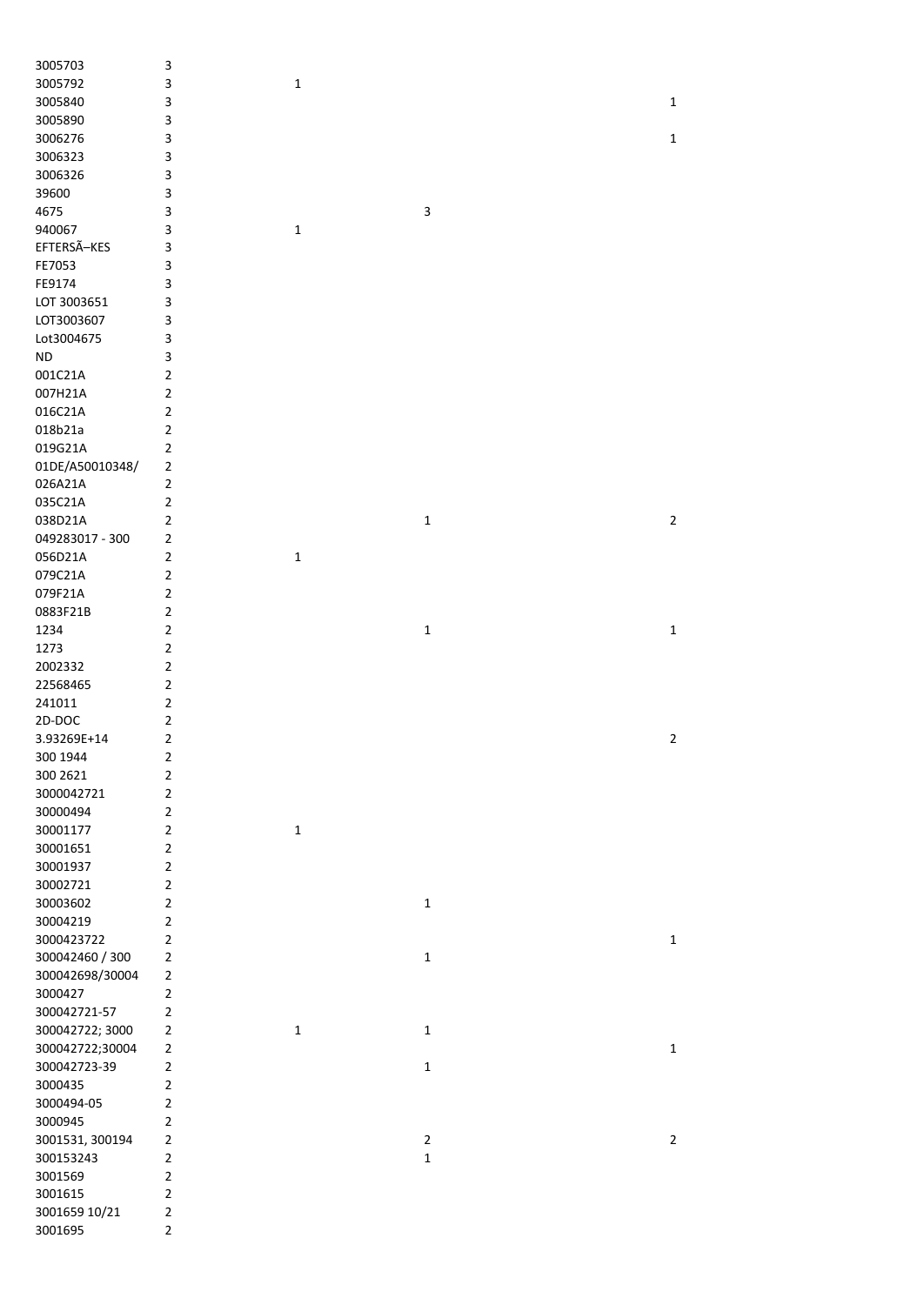| 3001941-28      | 2                          |             |                |              |
|-----------------|----------------------------|-------------|----------------|--------------|
| 3001941-65      | 2                          |             |                |              |
| 3001946-28      | 2                          |             |                |              |
| 3001992 or 3001 | 2                          |             |                |              |
| 3002021         | $\overline{2}$             |             |                |              |
|                 |                            |             |                |              |
| 300218300       | $\overline{\mathbf{c}}$    |             |                |              |
| 3002186-12      | 2                          |             |                |              |
| 300232          | $\overline{\mathbf{c}}$    |             |                | 1            |
| 3002321         | $\mathbf 2$                |             |                |              |
| 3002322         | $\overline{2}$             |             |                |              |
|                 |                            |             |                |              |
| 3002328         | $\overline{\mathbf{c}}$    |             | 1              |              |
| 300233          | $\mathbf 2$                |             |                |              |
| 3002556         | $\mathbf 2$                |             |                | $\mathbf 2$  |
| 30026221        | $\mathbf 2$                |             |                |              |
| 300264          | 2                          |             |                |              |
|                 |                            |             |                |              |
| 3002721         | 2                          |             |                |              |
| 3002917-28      | $\overline{\mathbf{c}}$    |             |                |              |
| 300294          | $\overline{2}$             |             | 1              |              |
| 3002943         | $\overline{2}$             |             | $\mathbf 1$    | 1            |
|                 |                            |             |                |              |
| 3003008         | $\overline{2}$             |             |                |              |
| 3003223         | 2                          |             |                |              |
| 300332          | $\overline{2}$             |             |                |              |
| 3003601-12      | $\overline{2}$             |             |                |              |
| 3003620         | $\overline{2}$             |             |                |              |
| 3003638         | $\overline{2}$             |             |                |              |
|                 |                            |             |                |              |
| 3003668         | 2                          |             |                |              |
| 3003681         | 2                          |             |                |              |
| 3004372         | 2                          |             |                |              |
| 3004657         | $\overline{2}$             |             |                |              |
| 3004673         | 2                          |             |                |              |
| 3004960-CDC     | 2                          |             |                | 1            |
|                 |                            |             |                |              |
| 3006279         | 2                          |             |                |              |
| 3006321         | $\mathbf 2$                |             |                |              |
| 3006521         | $\overline{2}$             |             |                |              |
| 300659          | $\overline{\mathbf{c}}$    |             |                |              |
| 30380777700688, | $\overline{\mathbf{c}}$    |             |                |              |
| 3od659          | $\overline{\mathbf{c}}$    |             |                |              |
|                 |                            |             |                |              |
| 5426873         | $\mathbf 2$                |             |                |              |
| ABV5045         | $\mathbf 2$                |             |                | $\mathbf 1$  |
| ABV6514         | $\overline{\mathbf{c}}$    |             | $\mathbf 1$    |              |
| B004675         | $\overline{\mathbf{c}}$    |             |                |              |
| Desconocido     | $\mathbf 2$                |             | $\mathbf 1$    |              |
| et9096          | $\mathbf 2$                |             |                | $\mathbf{1}$ |
|                 |                            |             |                |              |
| EW4109          | $\mathbf 2$                |             | $\mathbf 1$    |              |
| EW4815          | $\mathbf 2$                | $\mathbf 1$ |                |              |
| FC1440          | $\mathbf 2$                |             |                |              |
| FD9234          | $\mathbf 2$                |             |                |              |
| FE2083          | $\mathbf 2$                |             | $\overline{2}$ |              |
| G267611         |                            |             |                |              |
|                 |                            |             |                |              |
|                 | $\mathbf 2$                |             |                | $\mathbf 1$  |
| JO7BX03         | $\mathbf 2$                |             | 1              |              |
| LOT 3001941     | $\mathbf 2$                |             |                |              |
| LOT 3003607     | $\mathbf 2$                |             |                |              |
|                 |                            |             |                |              |
| LOT 3003609     | $\mathbf 2$                |             |                |              |
| Lot 3004732     | $\overline{\mathbf{c}}$    |             |                |              |
| LOT214015       | $\overline{\mathbf{c}}$    | $\mathbf 1$ |                |              |
| LOT3001415      | $\overline{\mathbf{c}}$    |             |                |              |
| LOT3002620      | $\overline{\mathbf{c}}$    |             |                |              |
| LOT3002913      | $\mathbf 2$                |             |                |              |
| LOT3004732      | $\overline{\mathbf{c}}$    |             |                |              |
|                 |                            |             |                |              |
| MODERNA         | $\overline{\mathbf{c}}$    |             |                | $\mathbf 1$  |
| Uknown          | $\overline{2}$             |             |                |              |
| under investiga | $\mathbf 2$                |             | $\overline{2}$ |              |
| WEZ8-2TZS-6BC1  | 2                          |             |                |              |
| 0<br>0.30004246 | $\mathbf 1$<br>$\mathbf 1$ |             |                | $\mathbf 1$  |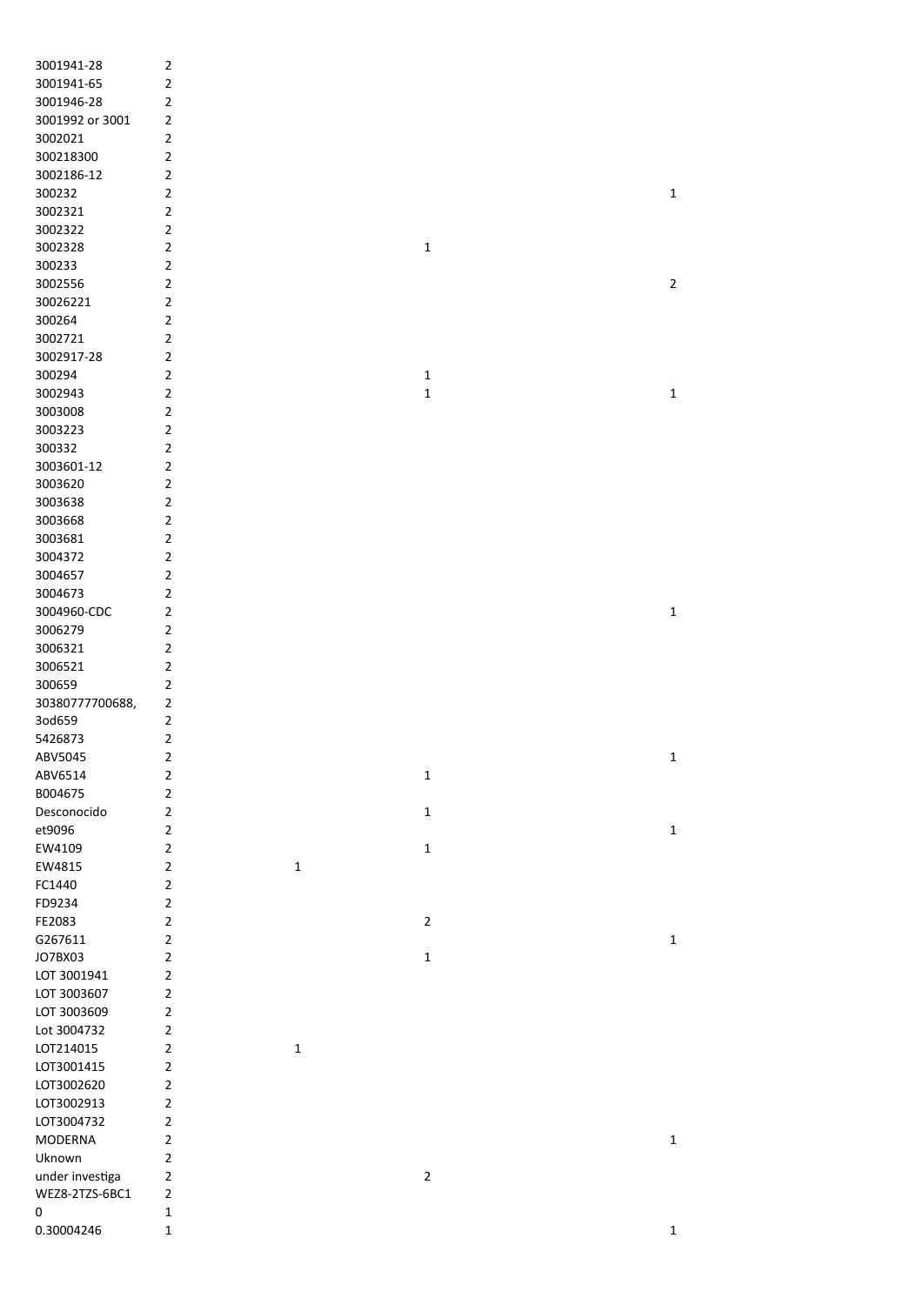| 00000000-05D9-9 | $\mathbf 1$  |             |             |             |
|-----------------|--------------|-------------|-------------|-------------|
| 001B21A         | 1            |             | $\mathbf 1$ |             |
| 002B21A         | $\mathbf 1$  |             |             |             |
| 003A21A         | 1            |             |             |             |
| 004DZIA         | 1            |             |             |             |
|                 |              |             |             |             |
| 004M20A         | $\mathbf{1}$ | $\mathbf 1$ |             |             |
| 006C21A         | $\mathbf 1$  |             |             |             |
| 007C21A         | 1            |             |             |             |
| 007M20A         | 1            |             |             |             |
| 008B21A         | 1            |             | $\mathbf 1$ |             |
| 008C21A         | 1            |             |             |             |
| 0099WPDD00JHFTR | $\mathbf 1$  |             |             |             |
| 009c21a         | $\mathbf{1}$ |             |             |             |
|                 |              |             |             |             |
| 010GZ1B         | $\mathbf 1$  |             |             |             |
| 011JZOA         | $\mathbf 1$  |             | $\mathbf 1$ |             |
| 013M20A         | 1            |             |             |             |
| 014F21A         | $\mathbf 1$  |             |             |             |
| 015M20A         | 1            |             |             | $\mathbf 1$ |
| 0176221A        | 1            |             |             |             |
| 017C21A         | $\mathbf 1$  |             |             |             |
| 019B21A         |              |             |             |             |
|                 | 1            |             |             |             |
| 019G21A-1101121 | $\mathbf 1$  | $\mathbf 1$ |             |             |
| 01de/iz20357a   | 1            |             |             |             |
| 01DE/IZ45131A   | 1            |             |             |             |
| 01DE/Z24537A/4X | $\mathbf{1}$ |             |             |             |
| 020621A         | $\mathbf 1$  |             |             |             |
| 02062A1         | 1            |             |             | $\mathbf 1$ |
| 020G218         | 1            |             |             |             |
| 022321D         | 1            |             |             |             |
|                 |              |             |             |             |
| 023004A         | $\mathbf 1$  |             |             |             |
| 023C21A         | $\mathbf 1$  |             |             |             |
| 023F21          | $\mathbf 1$  |             |             |             |
| 023F2IA         | 1            |             |             |             |
| 025B21A         | 1            |             |             |             |
| 025J20A         | 1            |             |             |             |
| 026B21A         | $\mathbf 1$  |             | $\mathbf 1$ |             |
| 026L20A         | 1            |             |             |             |
| 027D21A         | $\mathbf 1$  |             | $\mathbf 1$ | $\mathbf 1$ |
|                 |              |             |             |             |
| 027L20A         | 1            |             |             |             |
| 029A21A         | 1            |             |             |             |
| 031A21A         |              |             |             |             |
|                 | $\mathbf 1$  |             |             |             |
| 032H20A         | $\mathbf 1$  | $\mathbf 1$ |             |             |
| 032L20A         | $\mathbf 1$  |             |             |             |
| 032M20A         | 1            |             |             |             |
|                 |              |             |             |             |
| 036c21a         | 1            |             |             |             |
| 037a12b         | 1            |             |             |             |
| 038A21A         | 1            |             |             |             |
| 038C21A         | 1            |             |             |             |
| 038F21B         | 1            |             |             |             |
| 040A21A         | 1            |             |             |             |
| 040C1A          | 1            |             |             |             |
| 043B21A         | 1            |             |             |             |
| 044B21A         | 1            |             |             |             |
|                 |              |             |             |             |
| 045D21          | 1            |             |             |             |
| 045F21A         | 1            |             |             |             |
| 046 G21A        | 1            |             |             |             |
| 046B21A         | 1            |             |             |             |
| 046c21a         | 1            |             |             |             |
| 047B21A         | 1            |             |             |             |
| 047C21A         | 1            |             |             |             |
| 047D214         | 1            |             |             |             |
| 048D21A         | $\mathbf 1$  |             |             |             |
| 049283017 30036 | 1            |             | $\mathbf 1$ |             |
| 049283017/21402 | $\mathbf 1$  |             |             |             |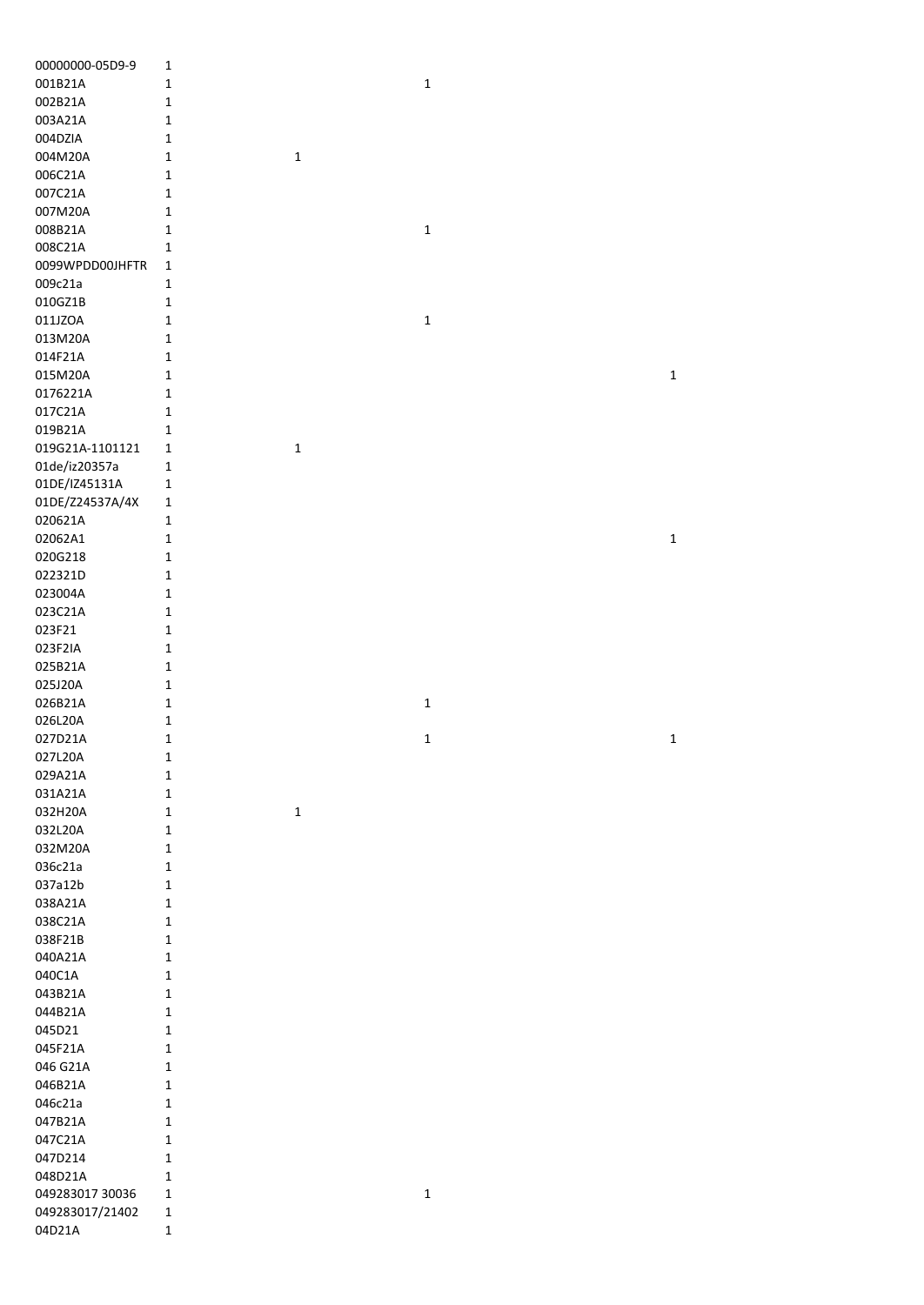| 050e21a           | $\mathbf{1}$ |             |              |             |
|-------------------|--------------|-------------|--------------|-------------|
| 055021A           | $\mathbf{1}$ |             |              |             |
| 055221A           | $\mathbf{1}$ |             |              |             |
| 055E2IA           | $\mathbf 1$  | $\mathbf 1$ |              |             |
| 05602A            | 1            |             |              | $\mathbf 1$ |
|                   |              |             |              |             |
| 0561021A          | 1            |             |              |             |
| 056D21AQ          | $\mathbf{1}$ |             |              |             |
| 056DA             | $\mathbf 1$  |             |              |             |
| 056DLIA           | 1            |             |              |             |
| 059D21A           | 1            |             | $\mathbf 1$  |             |
| 062E21A           | $\mathbf 1$  |             |              |             |
| 063D21A           | 1            |             |              |             |
| 06zhz1a           | $\mathbf 1$  |             |              |             |
| 081F21A           | $\mathbf 1$  |             |              |             |
| 082F210B          | 1            |             |              |             |
| 082F218-CDC       | $\mathbf{1}$ |             |              |             |
|                   |              |             |              |             |
| 08321B            | $\mathbf 1$  | $\mathbf 1$ |              |             |
| 083421B           | $\mathbf 1$  |             |              |             |
| 085D21A           | $\mathbf 1$  |             |              |             |
| 088D21A           | $\mathbf 1$  |             |              |             |
| 090F21A           | $\mathbf 1$  |             | $\mathbf{1}$ |             |
| 091G21A_1101115   | $\mathbf{1}$ |             |              |             |
| 092D1A            | $\mathbf 1$  |             |              |             |
| 093DZIA â€" 093D2 | $\mathbf{1}$ |             |              |             |
| $\mathbf{1}$      | $\mathbf 1$  |             |              |             |
| 1.30381E+13       | $\mathbf{1}$ |             |              |             |
| 1:214001          | $\mathbf{1}$ |             | $\mathbf 1$  |             |
| 1:3001659.2:      | $\mathbf{1}$ |             |              |             |
| 1:3001942         | $\mathbf{1}$ |             | $\mathbf 1$  |             |
|                   |              |             |              |             |
| 100??12           | $\mathbf{1}$ |             |              |             |
| 10003118          | $\mathbf{1}$ |             |              |             |
| 101G21B           | $\mathbf{1}$ |             |              |             |
| 1086618           | $\mathbf 1$  |             |              |             |
| 109863            | $\mathbf 1$  |             |              |             |
| 115373M5-6        | 1            |             | $\mathbf 1$  |             |
| 115461m7-8        | 1            |             | $\mathbf 1$  |             |
| 1214007           | 1            |             |              |             |
| 1273DP            | $\mathbf 1$  |             |              |             |
| 1501217           | 1            |             | 1            |             |
| 1507              | 1            |             |              |             |
| 1515230447        | $\mathbf 1$  |             |              |             |
|                   |              |             |              |             |
| 1537              | $\mathbf 1$  |             | $\mathbf 1$  |             |
| 1601800           | $\mathbf 1$  |             |              |             |
| 17412             | $\mathbf 1$  |             |              |             |
| 18 to 49 years    | $\mathbf 1$  |             |              |             |
| 18/05/2021        | $\mathbf 1$  |             |              |             |
| 18970             | $\mathbf 1$  |             |              |             |
| $\overline{2}$    | $\mathbf 1$  |             |              |             |
| 2001942           | $\mathbf 1$  |             |              |             |
| 2002183           | $\mathbf 1$  |             |              |             |
| 2003609           | $\mathbf 1$  |             |              |             |
| 204020            | $\mathbf{1}$ |             |              |             |
| 2072054           | $\mathbf 1$  |             |              |             |
|                   |              |             |              |             |
| 210004            | 1            |             |              |             |
| 210071            | 1            |             |              |             |
| 2111006           | $\mathbf{1}$ |             | $\mathbf 1$  |             |
| 213C21A           | $\mathbf 1$  |             |              |             |
| 21400             | 1            |             |              | $\mathbf 1$ |
| 214000            | $\mathbf 1$  |             | $\mathbf 1$  |             |
| 214002 e 300473   | 1            |             |              |             |
| 214003-66         | 1            |             | $\mathbf 1$  |             |
| 214011/3002919    | $\mathbf 1$  |             |              |             |
| 21401Y            | $\mathbf{1}$ |             |              |             |
| 214041            | $\mathbf 1$  |             |              |             |
| 21408             | $\mathbf 1$  |             |              |             |
|                   |              |             |              |             |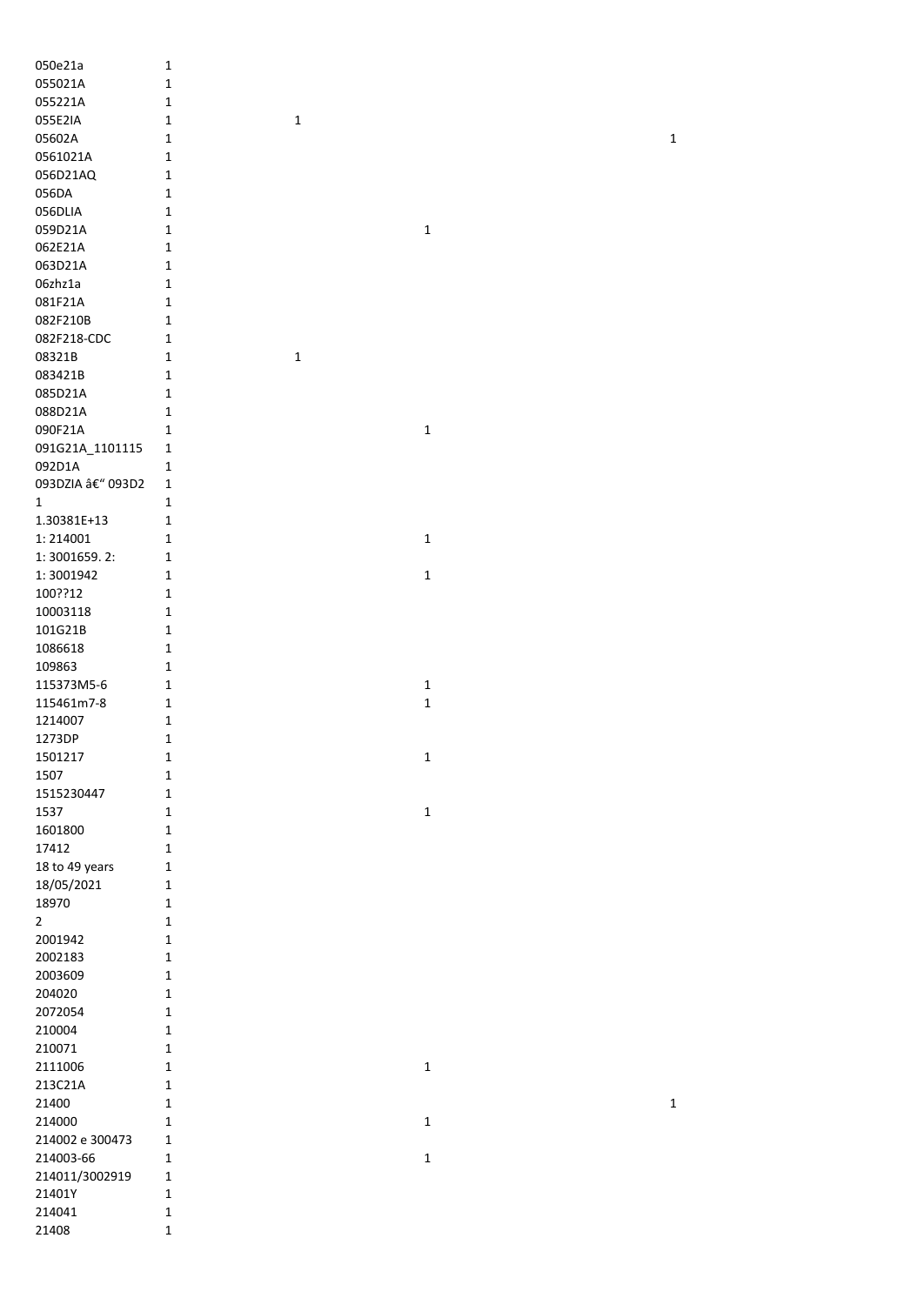| 214011                | $\mathbf 1$ |             |                             |             |
|-----------------------|-------------|-------------|-----------------------------|-------------|
| 214614                | $\mathbf 1$ |             |                             |             |
| 214918                | 1           |             |                             |             |
| 215020                | $\mathbf 1$ |             |                             |             |
| 217005                | $\mathbf 1$ |             |                             |             |
| 218019                | $\mathbf 1$ |             | $\mathbf 1$                 |             |
| 2229                  | $\mathbf 1$ |             |                             |             |
| 223                   | $\mathbf 1$ |             |                             |             |
| 241006                | 1           |             |                             |             |
| 24567                 | 1           |             |                             |             |
| 251230B1A             | 1           |             |                             | $\mathbf 1$ |
| 3 000 42 698          | 1           |             | $\mathbf 1$                 |             |
| 3.00233E+12           | 1           |             |                             |             |
| 3.00361E+11           | 1           |             |                             |             |
| 3.00E+06              | 1           |             |                             |             |
| 30 000 493            | 1           |             |                             |             |
| 30 04 670             | 1           |             |                             |             |
| 30,004,269,830,004    | 1           |             |                             |             |
| 30,019,423,002,614    | 1           |             |                             |             |
| 300 2614              | 1           |             |                             |             |
| 300 042 460           | 1           |             |                             |             |
| 300 15 30             | 1           |             |                             |             |
| 300 16 56             | $\mathbf 1$ |             |                             |             |
| 300 1651              | $\mathbf 1$ |             |                             |             |
| 300 21 86             | $\mathbf 1$ |             |                             |             |
| 300 25 41             | 1           |             |                             |             |
| 300 2542              | $\mathbf 1$ |             |                             |             |
| 300 2912              | $\mathbf 1$ |             |                             |             |
| 300 3603              | $\mathbf 1$ |             |                             |             |
| 300 3607              | $\mathbf 1$ |             |                             |             |
| 300 3609              | $\mathbf 1$ |             |                             | $\mathbf 1$ |
| 300 42 15             | 1           |             |                             |             |
| 300 44 94             | 1           |             |                             |             |
| 300 44 98<br>300 4674 | 1           |             |                             |             |
| 300 4731              | 1<br>1      |             |                             |             |
| 300. 2332 09/21       | 1           |             | $\mathbf{1}$<br>$\mathbf 1$ |             |
| 300/2332              | 1           |             |                             |             |
| 300/2621              | 1           |             |                             |             |
| 300/532 ou 3001       | 1           |             |                             |             |
| 300/937               | 1           |             |                             |             |
| 3000 2643             | 1           |             |                             |             |
| 3000 42721            | 1           |             |                             |             |
| 3000 4273             | 1           | $\mathbf 1$ |                             |             |
| 3000 489              | 1           |             |                             |             |
| 3000 492              | 1           |             | $\mathbf 1$                 | $\mathbf 1$ |
| 300000489             | 1           |             |                             |             |
| 3000042460            | 1           |             |                             |             |
| 300004271             | 1           |             |                             |             |
| 3000042722            | 1           | $\mathbf 1$ |                             |             |
| 3000042723            | 1           |             |                             |             |
| 30000489              | 1           |             |                             |             |
| 30000493              | 1           |             |                             |             |
| 30001176              | $\mathbf 1$ | $\mathbf 1$ |                             |             |
| 30001442              | 1           |             |                             |             |
| 30001531              | 1           |             |                             |             |
| 300016510             | 1           |             |                             |             |
| 30001655              | 1           |             |                             |             |
| 30001938              | 1           |             |                             |             |
| 30001946              | 1           |             |                             |             |
| 30002333              | 1           |             |                             |             |
| 30002334              | 1           |             |                             |             |
| 3000242726            | 1           |             |                             | $\mathbf 1$ |
| 30002542              | 1           |             |                             |             |
| 30002544              | 1           |             |                             |             |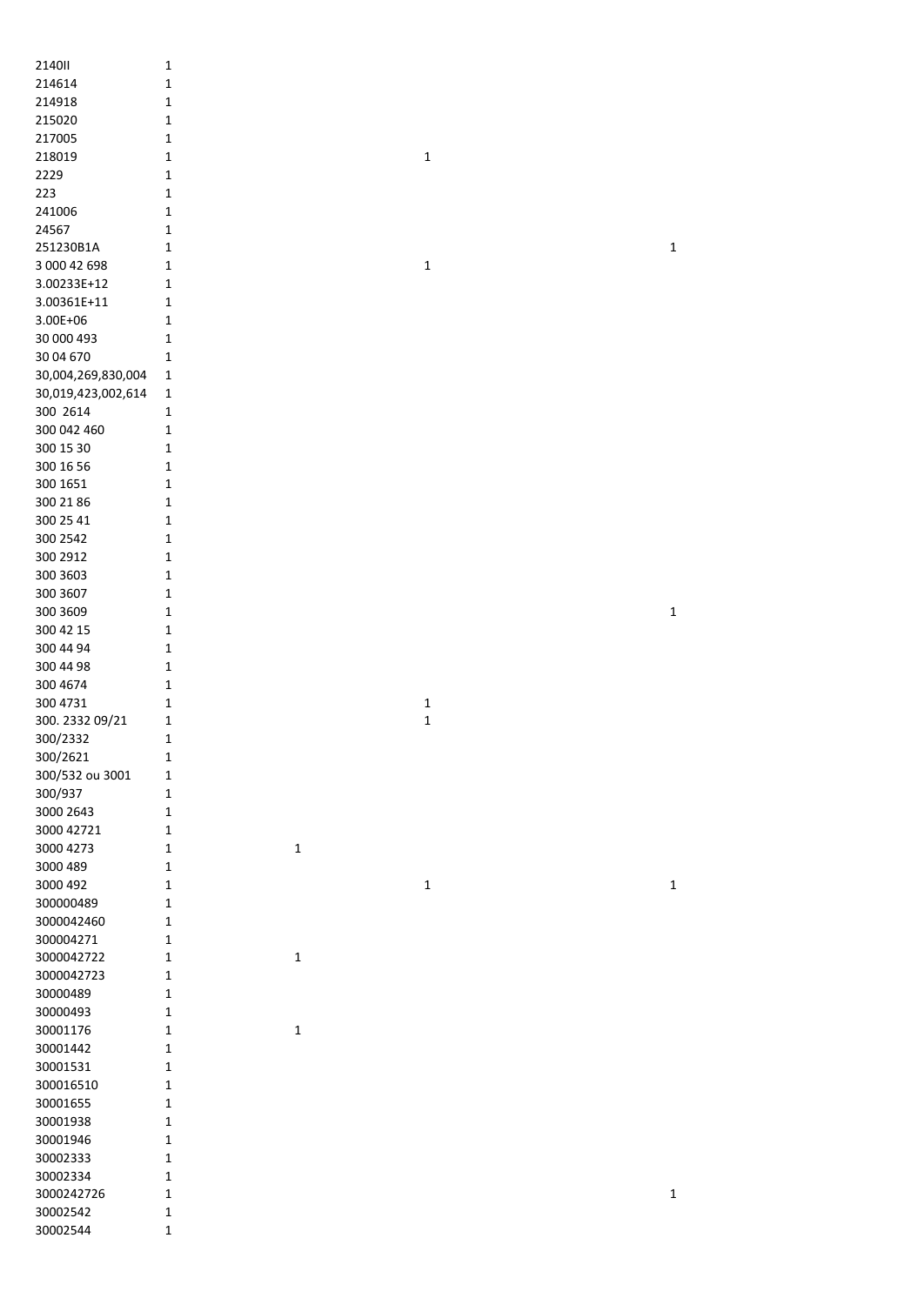| 30002621            | $\mathbf{1}$     |              |              |              |
|---------------------|------------------|--------------|--------------|--------------|
| 30002913            | 1                |              |              |              |
| 30003608-L709       | 1                |              |              |              |
| 300041460           | 1                |              |              |              |
| 300042121           | 1                |              | $\mathbf{1}$ |              |
| 300042196           | 1                |              |              |              |
| 30004222            | 1                |              |              |              |
| 300042223           | 1                |              |              |              |
| 300042272           | 1                |              |              |              |
| 3000424 60          | 1                | 1            |              |              |
| 300042450           | 1                | $\mathbf{1}$ |              |              |
| 30004246            | 1                |              |              |              |
|                     |                  |              |              |              |
| 300042460G26761     | 1                |              |              |              |
| 30004260            | 1                |              |              |              |
| 300042640           | $\mathbf{1}$     |              |              |              |
| 300042689           | 1                |              |              |              |
| 300042698 e 300     | 1                |              | $\mathbf{1}$ |              |
| 300042698, 3000     | $\mathbf{1}$     |              |              |              |
| 30004269815         | $\mathbf{1}$     |              |              |              |
| 3000427 23          | $\mathbf{1}$     |              |              |              |
| 30004271            | 1                |              |              |              |
| 300042721-12-18     | $\mathbf{1}$     |              |              |              |
| 300042722 (1AD      | 1                |              |              |              |
| 300042722, 3001     | 1                |              |              |              |
| 300042722;          | 1                |              |              |              |
| 300042722;30015     | 1                |              |              |              |
| 300042722;30042     | 1                |              |              |              |
| 300042722_BOTAN     | 1                |              | 1            |              |
| 300042723; 300      | 1                |              |              |              |
| 300042723_65        | 1                |              |              |              |
| 300042723-16        | $\mathbf{1}$     |              |              |              |
| 300042723-28        | $\mathbf{1}$     |              |              |              |
| 300042724           | 1                |              |              |              |
| 300042721           | 1                |              |              |              |
| 30004272L           | 1                | 1            |              |              |
| 30004273            | 1                |              |              |              |
| 300042821           | 1                |              |              | 1            |
| 300043723           | 1                |              |              |              |
| 30004492            | 1                |              |              |              |
| 3000453             | 1                |              |              |              |
| 3000455             | 1                | $\mathbf{1}$ |              |              |
| 30004672721         | $\mathbf{1}$     |              |              |              |
| 30004673            | 1                |              |              |              |
| 30004674            | 1                |              |              |              |
| 300047271           | 1                |              |              |              |
| 30004731            | 1                |              |              |              |
| 3000483             | 1                |              |              | $\mathbf{1}$ |
| 3000489; 300153     | 1                |              |              |              |
| 300048900           |                  |              |              |              |
| 3000493 - 30014     |                  |              |              |              |
|                     | 1                |              |              | $\mathbf{1}$ |
|                     | 1                |              |              | $\mathbf 1$  |
| 3000493 3001413     | 1                |              |              |              |
| 3000493/3001653     | 1                |              |              |              |
| 300049405           | 1                |              |              |              |
| 3000494-12          | $\mathbf{1}$     |              |              |              |
| 3000495 CIZBLNE     | 1                |              |              |              |
| 300049500/30004     | 1                |              |              |              |
| 3000496 / 30015     | 1                |              |              |              |
| 3000496 / XX        | 1                |              |              |              |
| 30005687            | 1                |              |              |              |
| 30005696            | $\mathbf{1}$     |              |              |              |
| 3000651             | $\mathbf{1}$     |              |              |              |
| 300072698           | $\mathbf{1}$     |              |              |              |
| 300092722           | 1                |              |              |              |
| 3001.653<br>3001040 | 1<br>$\mathbf 1$ |              |              |              |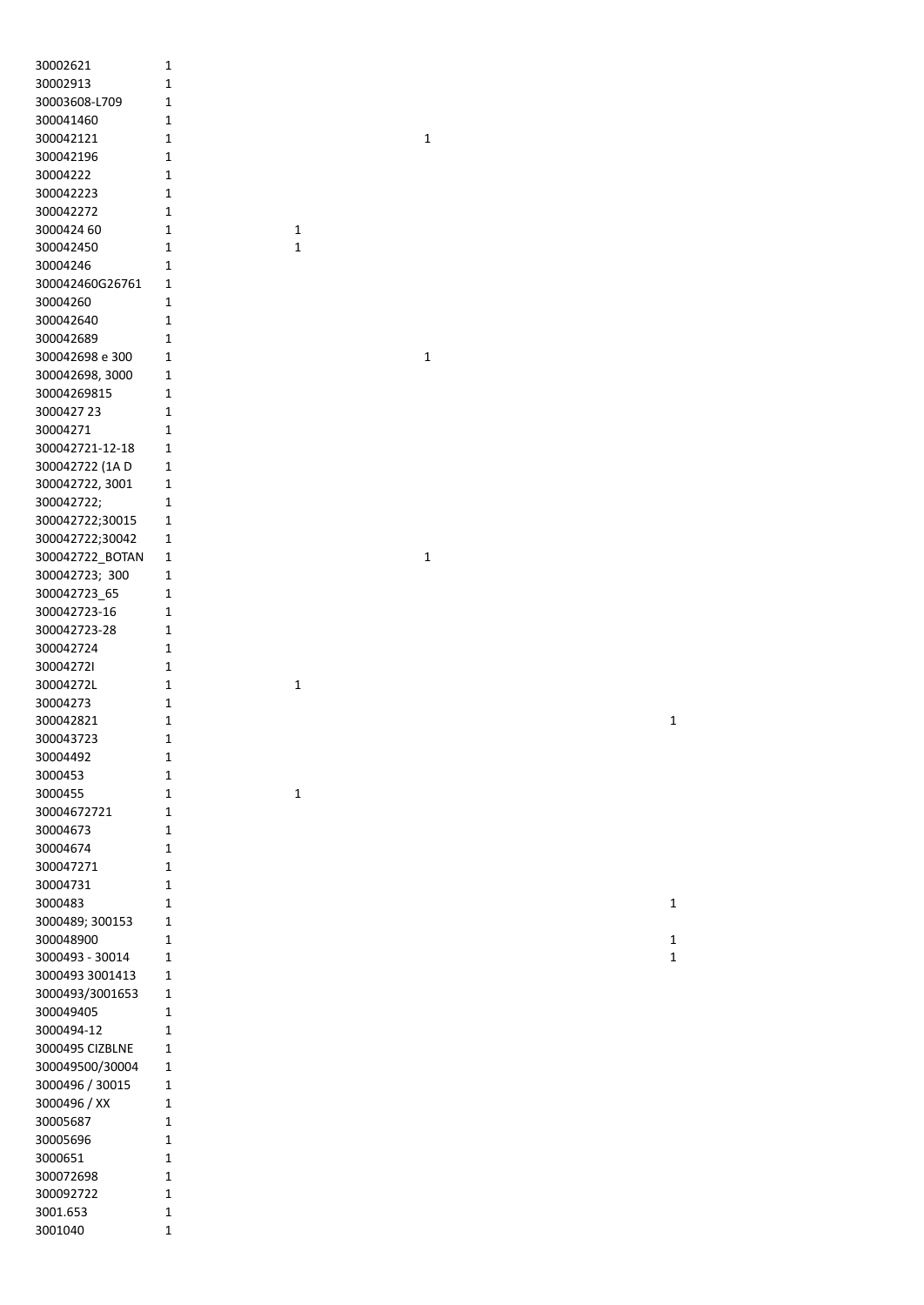| 3001050         | $\mathbf 1$  |  |             |  |              |
|-----------------|--------------|--|-------------|--|--------------|
| 3001059         | 1            |  |             |  |              |
| 3001077         | 1            |  |             |  |              |
| 30011653        | 1            |  |             |  |              |
| 30011659        | 1            |  |             |  |              |
| 3001176 or 6001 | 1            |  |             |  |              |
| 3001177/G26761A | $\mathbf 1$  |  |             |  |              |
| 30011945        | $\mathbf 1$  |  |             |  |              |
| 3001227         | 1            |  |             |  |              |
| 3001228         | 1            |  |             |  |              |
| 3001352         | $\mathbf 1$  |  | $\mathbf 1$ |  |              |
| 3001413/UNK     | 1            |  |             |  |              |
| 3001414 e 30019 | 1            |  | $\mathbf 1$ |  |              |
| 300141500       | 1            |  |             |  |              |
| 3001415cine     | 1            |  |             |  |              |
| 3001432         | $\mathbf 1$  |  |             |  |              |
| 3001442 scad24/ | $\mathbf 1$  |  |             |  |              |
| 3001442-28      | 1            |  |             |  |              |
| 3001442-53      | 1            |  |             |  |              |
| 3001442-60      | 1            |  |             |  | $\mathbf 1$  |
| 3001442-65      | 1            |  |             |  |              |
| 3001477         | 1            |  |             |  |              |
| 3001491         | 1            |  |             |  |              |
| 30015           | $\mathbf 1$  |  |             |  |              |
| 3001513         | 1            |  |             |  |              |
| 30015131        | $\mathbf 1$  |  |             |  |              |
| 3001521         | 1            |  |             |  |              |
| 3001530/xx      | 1            |  |             |  |              |
| 300153216       | 1            |  | $\mathbf 1$ |  |              |
| 30015322        | 1            |  |             |  |              |
| 300153250       | $\mathbf 1$  |  | $\mathbf 1$ |  |              |
| 300153267       | 1            |  | $\mathbf 1$ |  |              |
| 3001534         | 1            |  | $\mathbf 1$ |  |              |
| 3001537         | 1            |  |             |  |              |
| 300153c         | 1            |  |             |  |              |
| 30016 56        | 1            |  |             |  | $\mathbf 1$  |
| 3001616         | $\mathbf 1$  |  |             |  |              |
| 3001619         | 1            |  |             |  |              |
| 3001636         | 1            |  |             |  |              |
| 3001649         | 1            |  |             |  |              |
| 300165          | $\mathbf 1$  |  |             |  |              |
| 3001650 H2676IA | 1            |  |             |  |              |
| 300165100       | 1            |  |             |  |              |
| 30016527        | 1            |  |             |  |              |
| 3001655/3002543 | $\mathbf 1$  |  | $\mathbf 1$ |  |              |
| 3001655-05      | $\mathbf 1$  |  |             |  |              |
| 3001655-28      | 1            |  |             |  |              |
| 3001656 10/21   | 1            |  |             |  |              |
| 3001657-cc02    | 1            |  |             |  |              |
| 3001659/1510    | 1            |  |             |  |              |
| 300165910/21    | 1            |  |             |  |              |
| 300165924       | 1            |  |             |  |              |
| 300165f         | $\mathbf 1$  |  | $\mathbf 1$ |  |              |
|                 | $\mathbf{1}$ |  |             |  |              |
| 3001660         | $\mathbf{1}$ |  |             |  |              |
| 3001671         | $\mathbf{1}$ |  |             |  |              |
| 3001685         |              |  |             |  |              |
| 30016S1         | $\mathbf{1}$ |  |             |  | $\mathbf 1$  |
| 30016ss         | $\mathbf{1}$ |  |             |  |              |
| 30016T910121    | 1            |  |             |  |              |
| 3001755 - 30023 | 1            |  | $\mathbf 1$ |  |              |
| 3001759         | 1            |  |             |  |              |
| 300177          | $\mathbf 1$  |  |             |  |              |
| 300186          | $\mathbf 1$  |  |             |  | $\mathbf{1}$ |
| 3001934         | $\mathbf{1}$ |  |             |  |              |
| 3001939 Moderna | $\mathbf 1$  |  |             |  |              |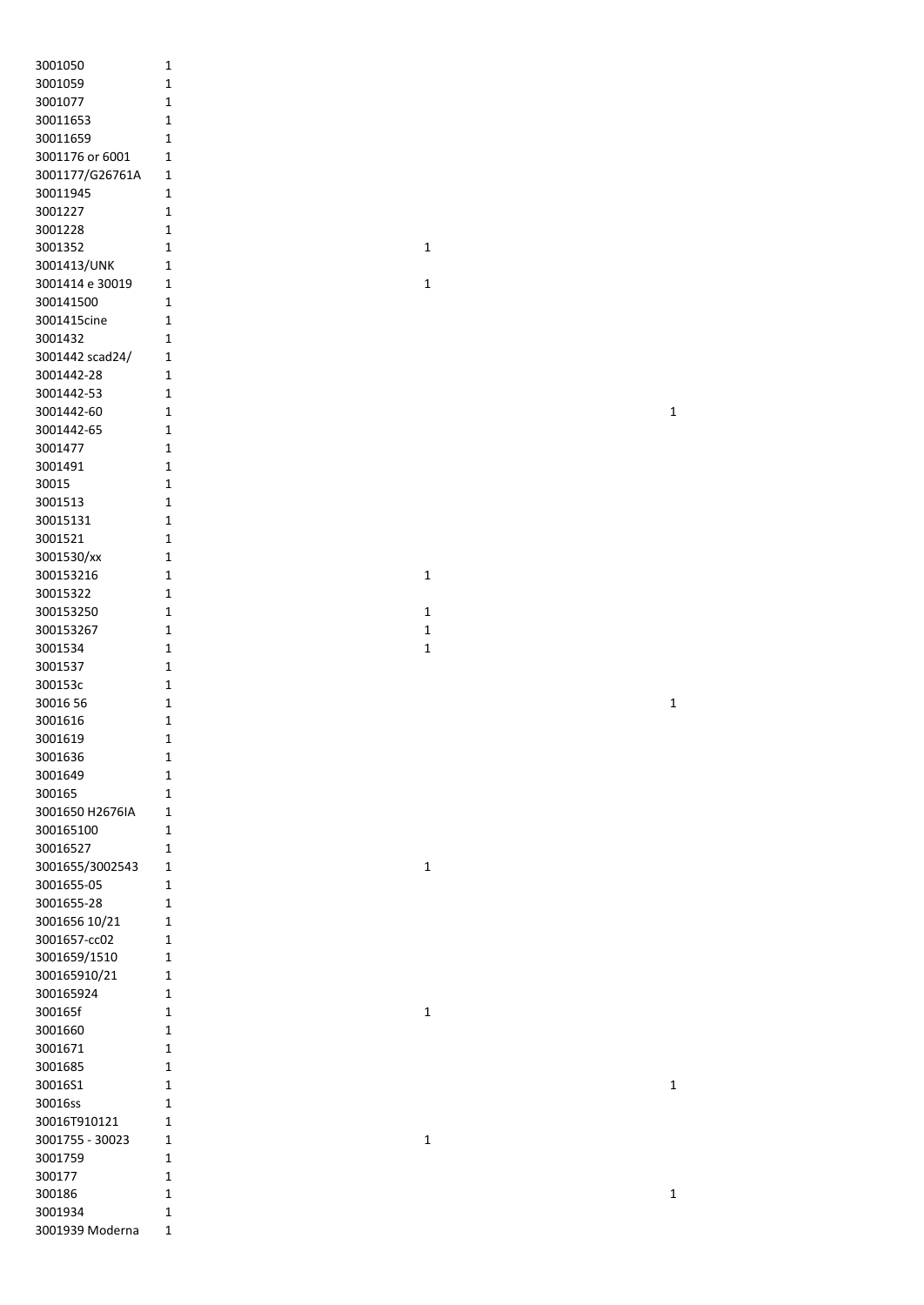| 300193934           | $\mathbf 1$      |              | $\mathbf 1$  |              |
|---------------------|------------------|--------------|--------------|--------------|
| 300193976           | 1                |              | $\mathbf 1$  |              |
| 3001941 SC 10/2     | 1                |              |              |              |
| 3001942 / 21400     | 1                |              |              |              |
| 3001943-12          | $\mathbf{1}$     |              |              |              |
| 3001943-25          | $\mathbf 1$      |              |              |              |
| 3001943-39          | 1                |              |              |              |
| 3001943-53          | 1                |              |              |              |
| 3001943-65          | $\mathbf 1$      | $\mathbf 1$  |              |              |
| 3001945/3003181     | $\mathbf{1}$     |              |              |              |
| 300194500           | 1                |              |              |              |
| 30019456            | $\mathbf 1$      |              |              |              |
|                     |                  |              |              |              |
| 30020917            | $\mathbf 1$      |              |              |              |
| 30021183            | 1                |              |              |              |
| 300214007           | 1                |              |              | $\mathbf{1}$ |
| 3002168             | 1                |              |              |              |
| 300218 8            | 1                |              | $\mathbf 1$  |              |
| 300-21-86           | $\mathbf 1$      |              |              |              |
| 3002186 / 30031     | 1                |              |              |              |
| 3002186 3002986     | 1                |              |              |              |
| 3002186, 300449     | $\mathbf{1}$     |              | $\mathbf 1$  |              |
| 3002186/3002544     | $\mathbf{1}$     |              |              |              |
| 3002186-05          | 1                | $\mathbf 1$  |              |              |
| 30021868            | 1                |              |              |              |
| 3002188, 300365     | $\mathbf 1$      |              | $\mathbf 1$  |              |
| 3002196             | $\mathbf 1$      |              |              |              |
| 30022332            | $\mathbf{1}$     |              |              |              |
| 3002234             | 1                |              |              |              |
| 30022351            | 1                |              |              |              |
| 300225              | 1                |              |              |              |
| 3002290             | 1                |              | $\mathbf 1$  |              |
| 30022912            | 1                |              |              |              |
| 30022921            | 1                |              | $\mathbf 1$  |              |
| 30022996            | 1                |              |              | $\mathbf 1$  |
| 30023008            | 1                |              |              |              |
| 3002323             | $\mathbf 1$      |              |              |              |
|                     |                  |              |              |              |
| 3002329             | 1                |              |              |              |
| 300233 SC:11/20     | 1                |              |              |              |
| 30023302            | 1                |              | 1            |              |
| 3002331 sc.19/1     | 1                |              |              |              |
| 3002332 11/21       | $\mathbf 1$      |              |              |              |
| 3002332 and 300     | $\mathbf 1$      |              |              |              |
| 30023321            | $\mathbf 1$      |              |              |              |
| 300233211/21        | $\mathbf 1$      |              | $\mathbf 1$  |              |
| 30023323            | $\mathbf 1$      |              |              |              |
| 3002333 sc 14/1     | $\mathbf 1$      |              |              | $\mathbf 1$  |
| 3002333(11/2021     | $\mathbf{1}$     |              |              |              |
| 30023333            | $\mathbf 1$      |              |              |              |
| 30023340            | $\mathbf 1$      |              |              |              |
| 300233400           | $\mathbf 1$      |              |              |              |
| 3002338, 300449     | $\mathbf{1}$     |              | $\mathbf 1$  |              |
| 300235              | 1                |              |              |              |
| 3002431             | $\mathbf 1$      |              |              |              |
| 300251113           | $\mathbf 1$      |              |              |              |
| 3002514             | $\mathbf 1$      |              |              |              |
| 3002531             | $\mathbf 1$      | $\mathbf{1}$ |              |              |
| 3002537/45          | 1                |              | $\mathbf{1}$ |              |
|                     |                  |              | $\mathbf 1$  |              |
| 300254;<br>300-2540 | 1<br>$\mathbf 1$ |              |              |              |
|                     |                  |              |              |              |
| 3002541 / 30031     | $\mathbf 1$      |              |              |              |
| 3002545 s 28/11     | $\mathbf 1$      |              | $\mathbf 1$  |              |
| 3002545-05          | $\mathbf 1$      |              |              |              |
| 300254528           | $\mathbf 1$      |              |              |              |
| 300254611           | $\mathbf 1$      |              |              | $\mathbf 1$  |
| 3002552             | $\mathbf 1$      |              |              |              |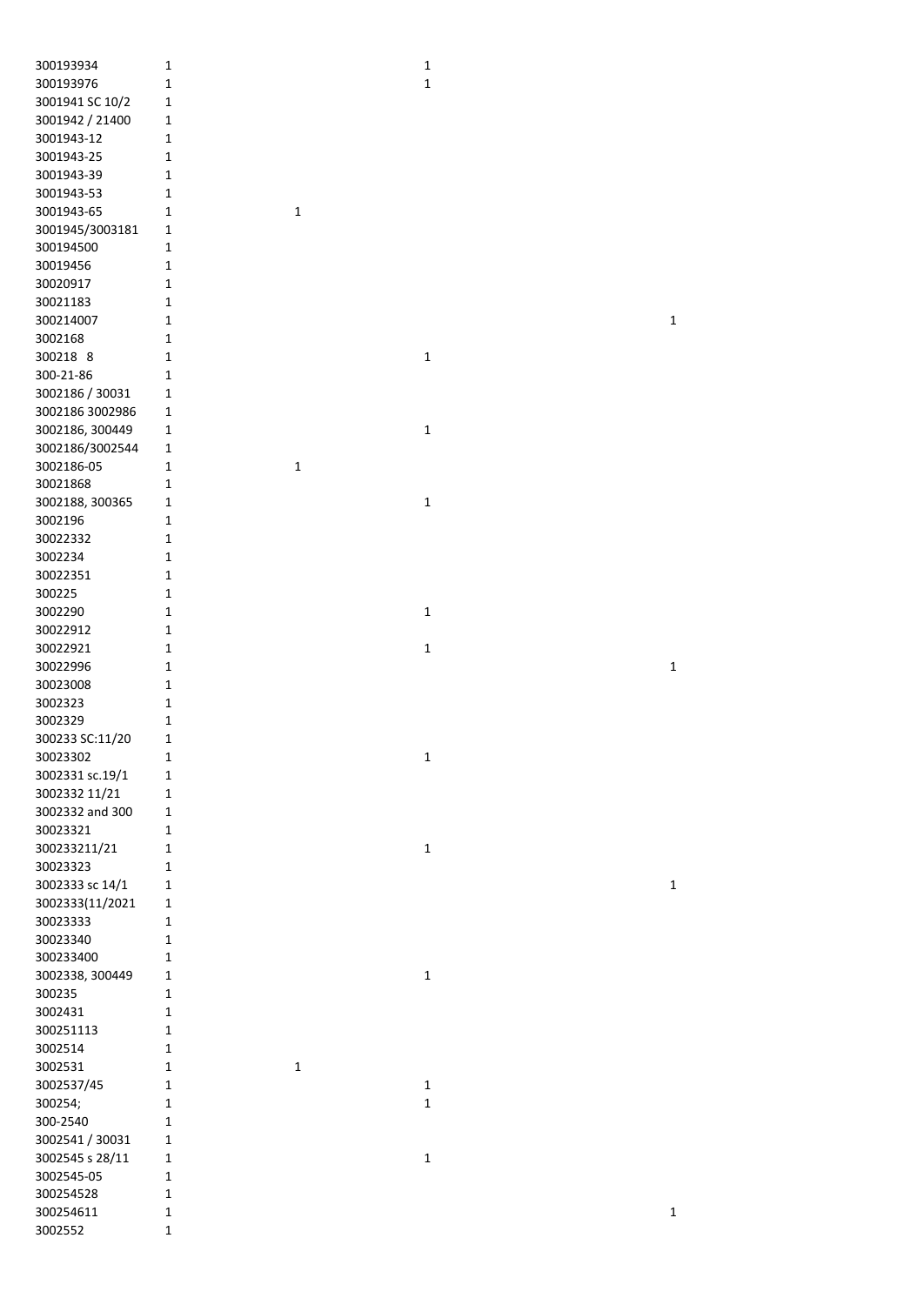| 300261             | $\mathbf{1}$               |              |              |
|--------------------|----------------------------|--------------|--------------|
| 3002612            | 1                          |              |              |
| 30026121           | $\mathbf 1$                |              |              |
| 300261400          | 1                          |              |              |
| 3002616 3003185    | 1                          |              |              |
| 300262             | 1                          |              |              |
| 300262000          | 1                          |              |              |
|                    |                            |              |              |
| 30026213.12        | 1                          |              |              |
| 3002621 3003651    | 1                          |              |              |
| 3002621-L705       | 1                          |              |              |
| 30026224           | 1                          |              |              |
| 3002622A-65        | 1                          | $\mathbf{1}$ |              |
| 3002631            | 1                          | $\mathbf 1$  |              |
| 3002651            | 1                          |              |              |
| 3002691            | $\mathbf{1}$               |              |              |
| 3002821            | $\mathbf{1}$               |              |              |
| 3002838            | $\mathbf 1$                |              | $\mathbf 1$  |
| 3002916 and/or     | 1                          |              |              |
|                    |                            |              |              |
| 3002918 / 30025    | $\mathbf 1$                |              |              |
| 3002988            | $\mathbf 1$                |              |              |
| 3002b29            | 1                          |              | $\mathbf 1$  |
| 300307             | 1                          |              |              |
| 3003081            | 1                          |              |              |
| 30031651           | 1                          |              |              |
| 300318             | $\mathbf 1$                |              |              |
| 3003180            | $\mathbf{1}$               |              | $\mathbf 1$  |
| 3003183 cine       | 1                          |              |              |
| 30031888           | 1                          |              |              |
| 30033602           | 1                          | $\mathbf 1$  |              |
|                    |                            |              |              |
| 30033608           | 1                          |              |              |
| 3003451            | 1                          |              |              |
| 3003508            | 1                          |              |              |
| 3003542            | 1                          |              |              |
| 3003605 2 °DOS     | 1                          |              | $\mathbf{1}$ |
| 3003608 4/7        | 1                          |              |              |
| 3003608 - L709     | 1                          |              |              |
| 300360p            | $\mathbf 1$                |              |              |
| 3003618            | $\mathbf 1$                |              |              |
| 300362             | 1                          |              |              |
|                    | $\mathbf 1$                |              |              |
| 3003648            |                            |              |              |
| 3003651-L845       | $\mathbf 1$                |              |              |
| 3003655-16         | 1                          |              |              |
| 3003659; 300449    | $\mathbf 1$                |              |              |
| 3003659;3002916    | $\mathbf 1$                |              |              |
| 300365q            | 1                          |              |              |
| 3003666            | $\mathbf 1$                |              |              |
| 3003670            | 1                          | $\mathbf 1$  | $\mathbf{1}$ |
| 300368             | $\mathbf 1$                |              |              |
| 3003689            | $\mathbf 1$                |              |              |
| 30036S1            | $\mathbf 1$                | $\mathbf 1$  |              |
| 3003803            | 1                          |              |              |
| 3003888            | 1                          |              |              |
|                    |                            |              |              |
| 3003993            | $\mathbf{1}$               |              | $\mathbf 1$  |
| 3004017            | 1                          |              |              |
| 3004073            | 1                          |              |              |
| 3004074            | 1                          |              |              |
| 3004075            |                            |              |              |
|                    | 1                          |              |              |
| 30042223           | 1                          |              |              |
| 3004223/MOD/IM/    | 1                          |              |              |
|                    | 1                          |              |              |
| 30042305           |                            |              |              |
| 3004246            | 1                          |              |              |
| 30042703/30015     | 1                          |              |              |
| 30042722; 30004    | $\mathbf 1$                |              | $\mathbf 1$  |
| 300442<br>30044222 | $\mathbf 1$<br>$\mathbf 1$ |              | $\mathbf 1$  |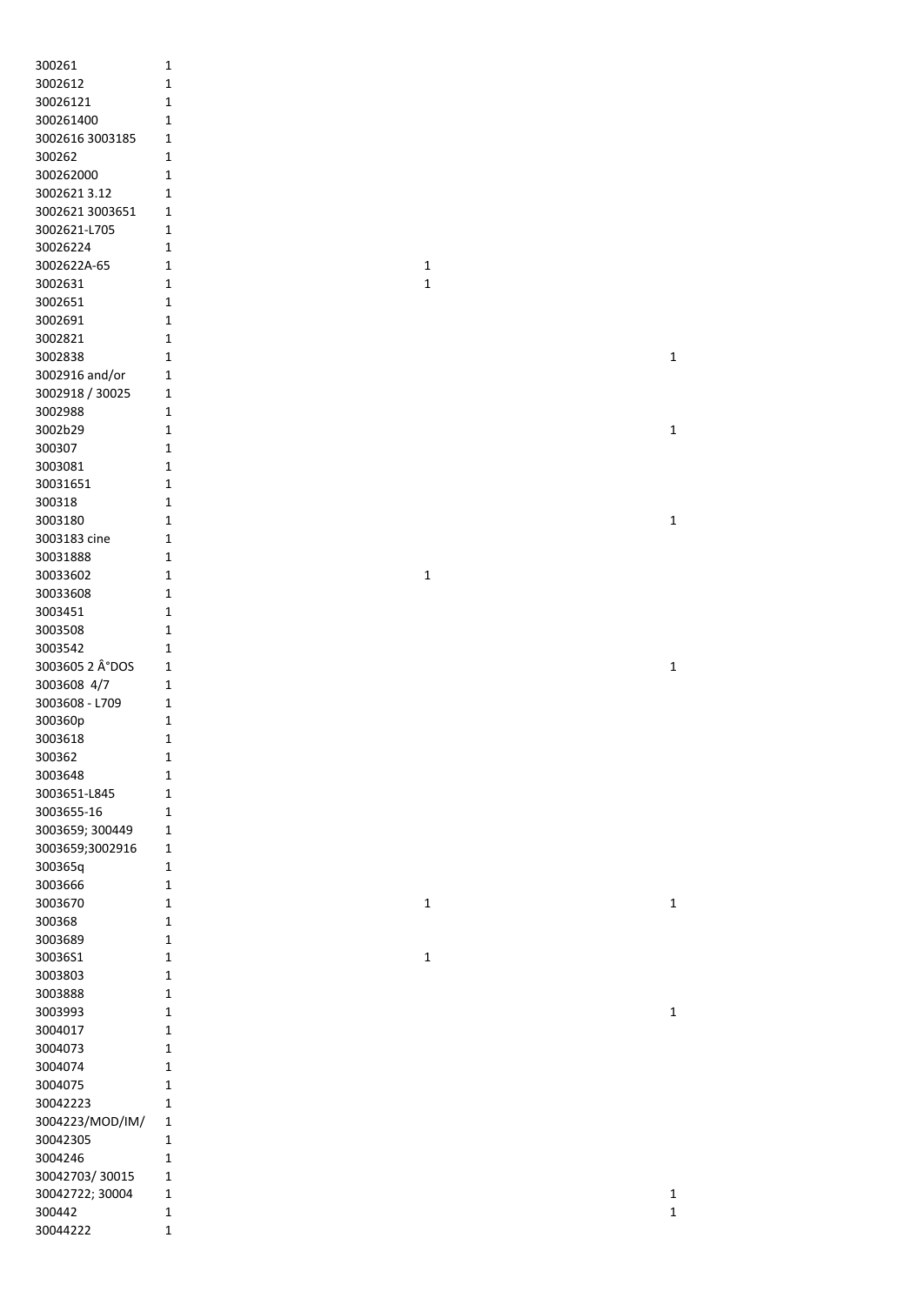| 30044225                   | $\mathbf{1}$                 |             |             |
|----------------------------|------------------------------|-------------|-------------|
| 30044233                   | $\mathbf{1}$                 |             |             |
| 30044235                   | $\mathbf{1}$                 |             |             |
| 3004429                    | 1                            |             |             |
| 3004463                    | 1                            | $\mathbf 1$ |             |
| 3004498 sc 14/0            | 1                            |             | $\mathbf 1$ |
| 3004499 SC                 | $\mathbf{1}$                 |             |             |
| 3004499SC                  | $\mathbf{1}$                 |             |             |
| 30046                      | 1                            |             |             |
| 3004610 or 3004            | 1                            |             |             |
| 3004615                    | 1                            |             |             |
| 3004625                    | $\mathbf{1}$                 | $\mathbf 1$ |             |
| 3004632                    | $\mathbf{1}$                 |             |             |
| 3004656                    | 1                            |             |             |
| 3004665                    | 1                            |             |             |
| 30046701                   | 1                            |             |             |
| 3004671 cine               | 1                            |             |             |
| 30046711                   | $\mathbf{1}$                 |             |             |
| 3004675 N5G7W              | $\mathbf{1}$                 |             |             |
| 3004675-L1056              | $\mathbf{1}$                 |             | 1           |
| 3004675-L1058              | 1                            |             |             |
| 30046775                   | 1                            |             |             |
| 3004679                    | $\mathbf{1}$                 |             |             |
| 300467J                    | $\mathbf{1}$                 |             |             |
| 3004684                    | $\mathbf{1}$                 |             |             |
| 300-4729                   | $\mathbf{1}$                 |             |             |
| 300473                     | 1                            |             |             |
| 3004735                    | 1                            |             |             |
| 3004736                    | 1                            |             |             |
| 300477                     | 1                            |             |             |
| 3004788                    | $\mathbf{1}$                 |             |             |
| 3004875                    | 1                            |             |             |
| 3004951                    | 1                            |             |             |
| 3004958                    | 1                            |             |             |
| 3004960 & amp;             | 1                            | $\mathbf 1$ |             |
| 3004960-CD                 | 1                            |             |             |
| 3004975                    | $\mathbf{1}$                 |             |             |
| 30052086                   | $\mathbf{1}$                 |             |             |
| 3005237                    |                              |             |             |
| 3005238-CDC                | 1                            |             |             |
| 3005245                    | 1<br>1                       |             |             |
| 3005258                    | 1                            |             |             |
| 3005273                    |                              |             |             |
|                            | 1                            |             |             |
| 300528                     | 1                            |             |             |
| 3005290                    | $\mathbf 1$<br>1             |             |             |
| 30053238<br>3005675        | $\mathbf{1}$<br>$\mathbf{1}$ |             |             |
| 3005687 scad 02            | $\mathbf{1}$                 |             |             |
| 3005687-16                 | $\mathbf{1}$                 |             |             |
| 300569                     | $\mathbf{1}$                 |             |             |
| 3005698-01                 | 1                            | $\mathbf 1$ |             |
| 3005706                    |                              |             |             |
| 3005785                    | 1<br>1                       |             |             |
| 300583                     | 1                            |             |             |
| 3005855                    |                              |             |             |
|                            | 1                            |             |             |
| 3005887 27/2/20<br>3005985 | 1                            |             |             |
|                            | 1                            |             |             |
| 300607<br>30061655-28      | 1                            |             |             |
|                            | 1                            |             |             |
| 3006274                    | 1                            | $\mathbf 1$ |             |
| 3006275-30                 | 1                            |             |             |
| 3006278                    | 1                            |             | 1           |
| 3006322                    | 1                            |             |             |
| 3006328                    | 1                            |             |             |
| 3006353                    | 1                            |             |             |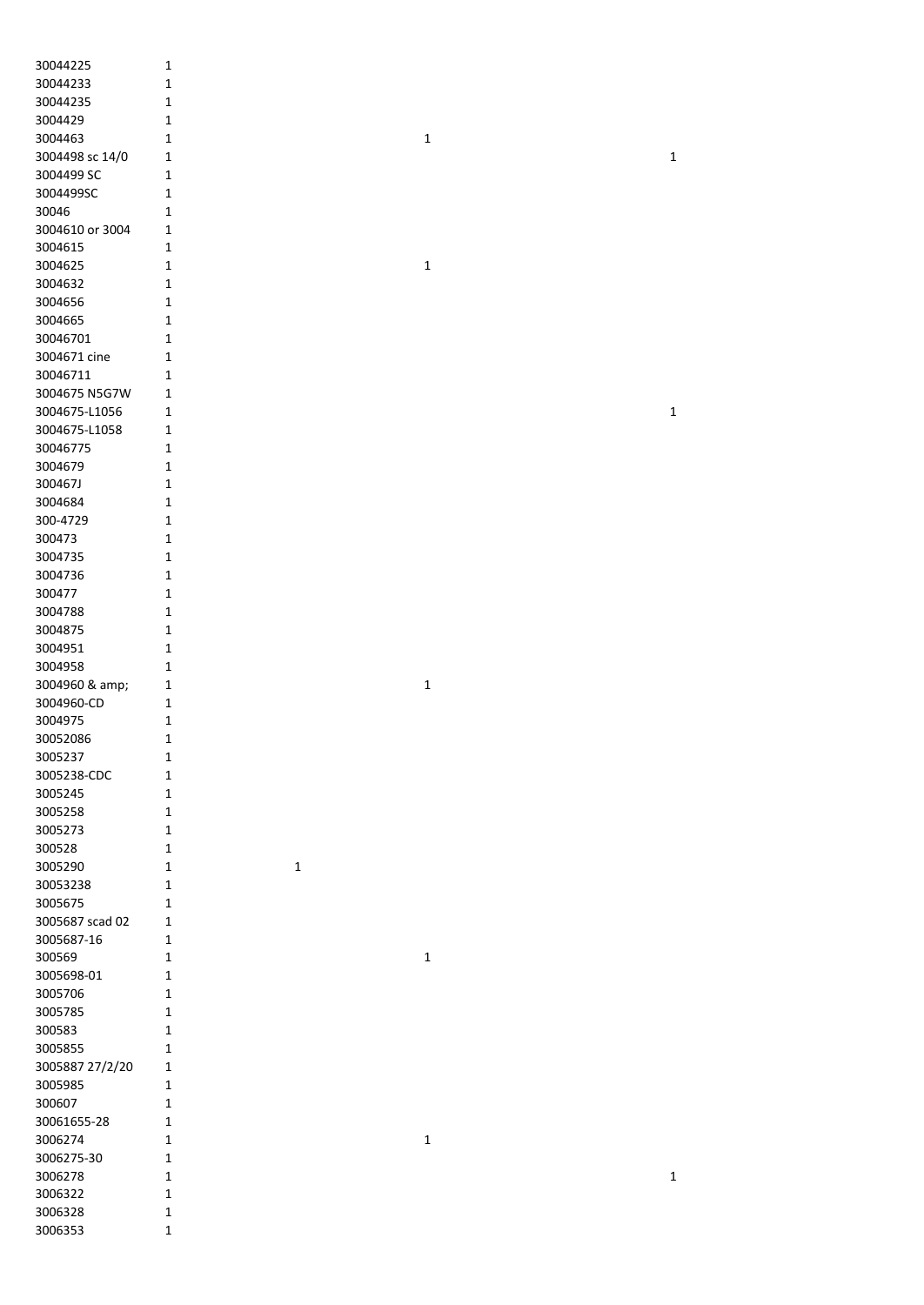| 3006475          | 1                |             |             |             |
|------------------|------------------|-------------|-------------|-------------|
| 300650           | $\mathbf 1$      |             |             |             |
| 300655           | $\mathbf 1$      |             |             |             |
| 3006653          | 1                |             |             |             |
| 300675           | 1                |             |             |             |
| 3007464          | 1                |             |             |             |
| 3007621          | 1                |             |             |             |
| 3008183          | 1                |             |             |             |
| 300918           | 1                |             |             |             |
| 3009448          | 1                |             |             |             |
| 3009537          | 1                |             |             |             |
| 3009601          | 1                |             |             |             |
| 3009670          | 1                |             | $\mathbf 1$ |             |
| 300p261          | $\mathbf 1$      |             |             |             |
| 300r332          | 1                |             |             |             |
| 300U67S          | 1                |             |             |             |
| 300V654          | 1                |             |             |             |
| 30101560         | 1                |             |             |             |
| 301530           | $\mathbf 1$      |             |             |             |
| 301946           | $\mathbf 1$      |             |             |             |
| 302332           | 1                |             |             |             |
|                  |                  |             |             |             |
| 302543           | 1                |             |             |             |
| 302543-45        | 1                |             | $\mathbf 1$ |             |
| 302544           | $\mathbf 1$      |             |             |             |
| 30308185         | 1                |             |             |             |
| 303183           | $\mathbf 1$      |             |             |             |
| 3038077700688 /  | $\mathbf{1}$     |             |             |             |
| 30380777700      | $\mathbf 1$      |             |             |             |
| 30380777700688/  | $\mathbf{1}$     |             |             |             |
| 304217           | 1                |             |             |             |
| 3042460          | 1                |             |             |             |
| 304492           | 1                |             |             |             |
| 304671           | $\mathbf 1$      |             |             |             |
|                  |                  |             |             |             |
| 30496            | 1                |             |             | 1           |
| 305789           | 1                |             |             |             |
| 3061946          | 1                |             |             |             |
| 3062121          | $\mathbf 1$      |             |             |             |
| 3062615          | $\mathbf 1$      |             |             |             |
| 3063651          | 1                |             |             |             |
| 3093608          | 1                |             |             |             |
| 309657           | $\mathbf 1$      |             |             |             |
| 309659           | $\mathbf{1}$     |             |             |             |
| 30C4675          | $\mathbf{1}$     |             |             |             |
| 30C4676          | $\mathbf 1$      |             |             |             |
| 30D1650          | $\mathbf 1$      |             |             |             |
| 30D4675          | $\mathbf 1$      |             |             |             |
| 30D4732          | $\mathbf{1}$     |             |             |             |
| 30U4675          | $\mathbf 1$      |             |             |             |
| 31413            | $\mathbf{1}$     |             |             |             |
| 31653            | 1                |             |             |             |
| 31695M5-8        | 1                |             | $\mathbf 1$ |             |
| 3190             | $\mathbf 1$      |             |             |             |
| 31946            | $\mathbf{1}$     | $\mathbf 1$ |             |             |
| 32184            | $\mathbf{1}$     |             |             |             |
| 32676101         | $\mathbf{1}$     |             | $\mathbf 1$ |             |
| 32948M5-8        | 1                |             | $\mathbf 1$ |             |
| 33001659         | 1                |             |             | $\mathbf 1$ |
| 33002917-28      | $\mathbf 1$      |             |             |             |
| 33003651         | $\mathbf{1}$     |             |             |             |
| 3301532          | $\mathbf{1}$     |             |             |             |
| 3301659          | $\mathbf{1}$     |             |             |             |
| 3302332          | 1                |             |             |             |
| 3302617          | 1                |             |             |             |
| 3304732<br>34215 | 1<br>$\mathbf 1$ |             | $\mathbf 1$ |             |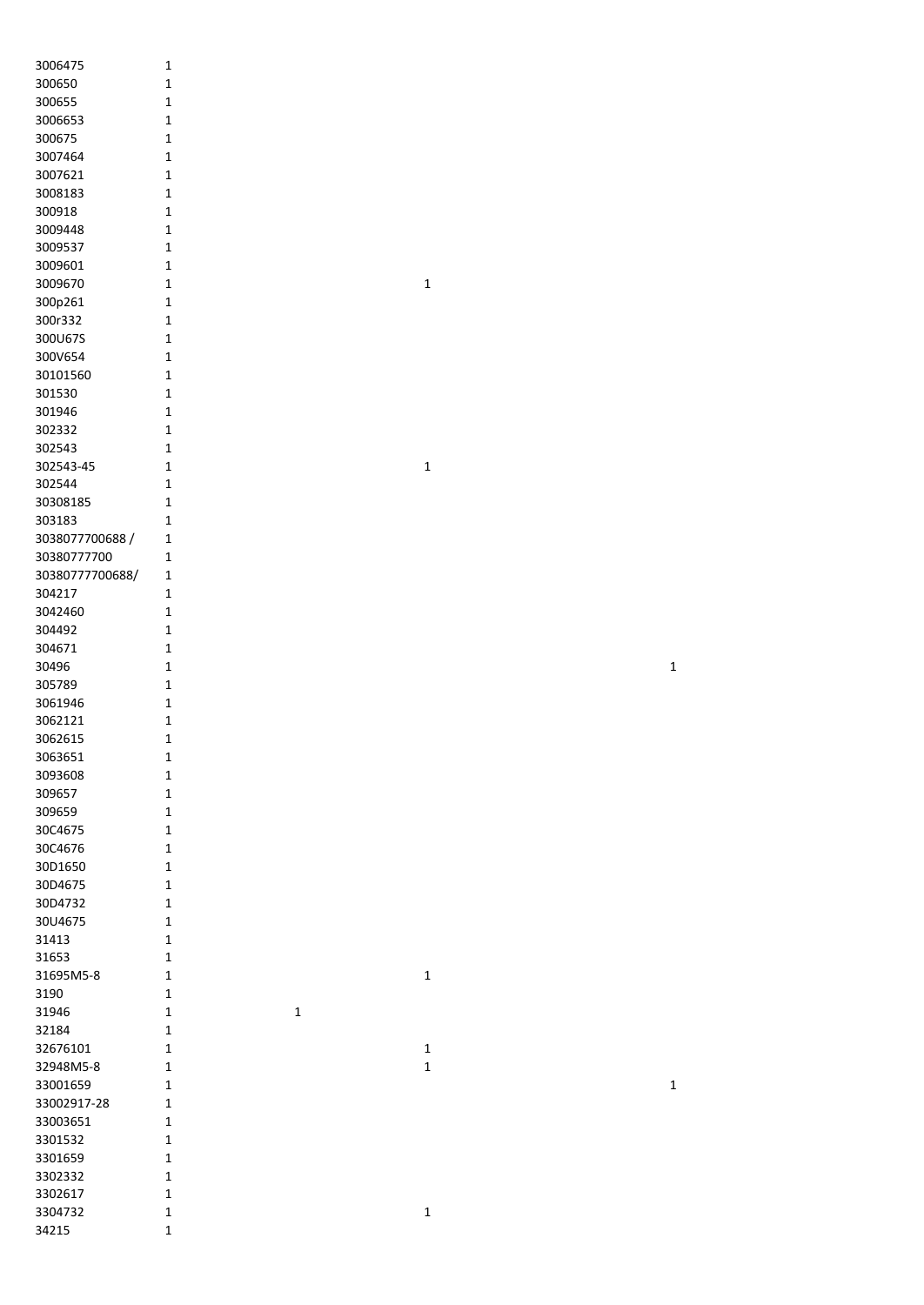| 342698       | 1           |                  |              |
|--------------|-------------|------------------|--------------|
| 342722       | 1           |                  |              |
|              |             |                  |              |
| 353001442    | 1           |                  |              |
| 35481m1-4    | 1           |                  | $\mathbf{1}$ |
| 35834        | $\mathbf 1$ |                  |              |
| 3601532      | $\mathbf 1$ |                  | $\mathbf{1}$ |
| 3603608      | 1           |                  |              |
| 3604732      | 1           |                  |              |
| 3804493      | $\mathbf 1$ |                  | $\mathbf{1}$ |
| 380777       | $\mathbf 1$ |                  |              |
| 3902332      | $\mathbf 1$ |                  |              |
| 3903652      | 1           |                  | $\mathbf{1}$ |
| 390652       | 1           |                  |              |
| 3992913      | 1           |                  |              |
| 39993608     | $\mathbf 1$ |                  |              |
| 3C02621      | $\mathbf 1$ |                  |              |
| 3CC4732      | $\mathbf 1$ |                  |              |
| 3co2621      | 1           |                  |              |
| 3PO6675      | 1           |                  |              |
| 3QQ1659      | 1           |                  |              |
| 40040        | $\mathbf 1$ |                  |              |
| 4004668      | $\mathbf 1$ |                  |              |
| 4004966      | $\mathbf 1$ |                  |              |
| 4042439853   | $\mathbf 1$ |                  |              |
| 41207002     | $\mathbf 1$ |                  |              |
| 42           |             |                  |              |
| 4246         | 1           | 1<br>$\mathbf 1$ |              |
|              | 1           |                  |              |
| 426 150 2607 | 1           |                  |              |
| 4263674529   | $\mathbf 1$ |                  |              |
| 42722        | 1           |                  |              |
| 4301081/-    | 1           |                  |              |
| 430219       | 1           |                  |              |
| 4386007970   | 1           |                  |              |
| 4409582602   | 1           |                  |              |
| 4449038118   | $\mathbf 1$ |                  |              |
| 4561000      | 1           |                  | $\mathbf{1}$ |
| 4564566      | $\mathbf 1$ |                  |              |
| 456KLY       | 1           |                  |              |
| 4589109670   | $\mathbf 1$ |                  |              |
| 4602474543   | 1           |                  |              |
| 4624540093   | $\mathbf 1$ |                  |              |
| 4675-L054    | 1           |                  |              |
| 4675-L947    | 1           |                  |              |
| 4738         | 1           |                  |              |
| 4803501203   | 1           |                  |              |
| 485348       | 1           |                  | 1            |
| 485384       | $\mathbf 1$ |                  | $\mathbf{1}$ |
| 48791m5-8    | $\mathbf 1$ |                  | $\mathbf{1}$ |
| 48796M1-4    | 1           |                  | $\mathbf{1}$ |
| 500042698    | 1           |                  |              |
| 500042721    | 1           |                  | $\mathbf 1$  |
| 50465M1-4    | 1           |                  |              |
| 51078911     | $\mathbf 1$ |                  |              |
| 52027M5-8    | 1           |                  | $\mathbf{1}$ |
| 521458       | 1           | 1                |              |
| 526761A      | 1           |                  |              |
| 52C21A       | 1           |                  |              |
| 560026569    | 1           |                  |              |
| 590217       | $\mathbf 1$ | $\mathbf{1}$     |              |
| 590218       | 1           |                  |              |
| 6000         | 1           |                  |              |
| 6030086      | 1           |                  |              |
| 6121469536   | $\mathbf 1$ |                  |              |
| 618 645 8385 | $\mathbf 1$ |                  |              |
| 6181422501   | $\mathbf 1$ |                  |              |
|              |             |                  |              |

1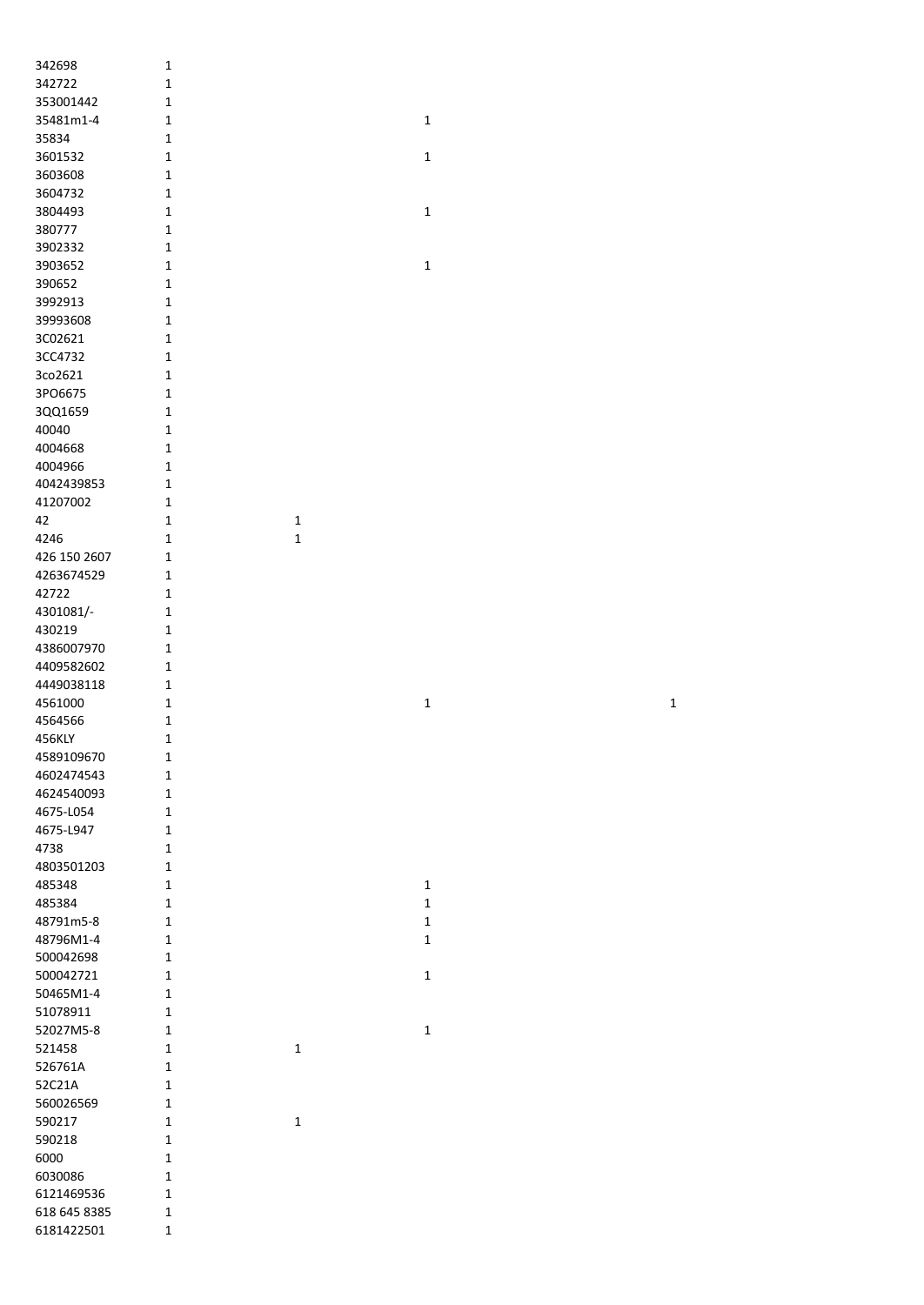| 626761                 | $\mathbf 1$                |              | $\mathbf 1$  |              |
|------------------------|----------------------------|--------------|--------------|--------------|
| 6267611A               | $\mathbf 1$                |              |              | $\mathbf{1}$ |
| 6267614                | $\mathbf 1$                |              | $\mathbf 1$  |              |
| 62676IA                | $\mathbf 1$                | $\mathbf 1$  |              |              |
| 6379370749             | $\mathbf 1$                |              |              |              |
| 7.68068E+12            | $\mathbf 1$                |              |              |              |
| 70068                  | $\mathbf 1$                | $\mathbf 1$  |              |              |
| 721                    | $\mathbf 1$                | $\mathbf{1}$ |              |              |
| 722                    | $\mathbf 1$                | $\mathbf{1}$ |              |              |
| 730000                 | $\mathbf{1}$               |              |              |              |
| 739600                 | $\mathbf 1$                |              |              |              |
| 74332M18               | $\mathbf{1}$               |              | $\mathbf 1$  |              |
| 74421M1_8              | $\mathbf{1}$               |              | $\mathbf 1$  |              |
| 75819M1-8              | $\mathbf 1$                |              | $\mathbf 1$  |              |
| 78                     |                            |              |              |              |
|                        | $\mathbf 1$                |              |              |              |
| 79081M3                | $\mathbf 1$                |              | $\mathbf{1}$ |              |
| 79285M5-8              | $\mathbf 1$                |              | $\mathbf 1$  |              |
| 795997875              | $\mathbf 1$                |              |              |              |
| $8.10001E+11$          | $\mathbf 1$                |              |              |              |
| 8002545                | $\mathbf 1$                |              |              |              |
| 8002916                | $\mathbf 1$                |              |              |              |
| 802                    | $\mathbf 1$                |              | $\mathbf 1$  |              |
| 82085M1-8              | $\mathbf 1$                |              | $\mathbf 1$  |              |
| 82728110               | $\mathbf 1$                |              |              |              |
| 831218                 | $\mathbf 1$                |              |              |              |
| 84069A                 | $\mathbf 1$                |              |              |              |
| 85612M5.0              | $\mathbf 1$                |              | $\mathbf 1$  |              |
| 86512M58               | $\mathbf 1$                |              | $\mathbf 1$  |              |
| 88332A                 | $\mathbf 1$                |              |              |              |
| 9                      | $\mathbf 1$                |              |              |              |
| 9001177                | 1                          |              |              |              |
| 9001940                | 1                          |              |              | $\mathbf 1$  |
| 9005694                | $\mathbf 1$                |              |              |              |
| 926760A                | $\mathbf 1$                |              |              |              |
| 92990u                 | $\mathbf 1$                |              |              |              |
| 939599_CDC             | $\mathbf 1$                |              |              |              |
| 939600CDC              | $\mathbf{1}$               | $\mathbf 1$  |              |              |
| 939679-CDC             | $\mathbf{1}$               |              |              |              |
| 939697                 |                            |              |              |              |
|                        | 1                          | 1            |              |              |
| 939767                 | $\mathbf 1$                |              |              |              |
| 939894/3004729         | $\mathbf 1$                |              |              |              |
| 939911                 | $\mathbf{1}$               |              |              |              |
| 939984                 | $\mathbf{1}$               |              |              |              |
| 94611111-8             | $\mathbf 1$                |              | $\mathbf 1$  |              |
| 94757141-8             | $\mathbf 1$                |              | $\mathbf 1$  |              |
| 95005MA8               | $\mathbf 1$                |              | $\mathbf 1$  |              |
| 965659                 | $\mathbf 1$                |              |              |              |
| A13706793              | $\mathbf{1}$               |              |              |              |
| A225-15232             | $\mathbf{1}$               |              |              |              |
| A2251D3                | $\mathbf{1}$               |              |              |              |
| A271E2BEA93C499        |                            |              |              |              |
|                        | $\mathbf 1$                |              |              |              |
| A5CWV1BB5HZJ9          | $\mathbf{1}$               |              |              |              |
| A81CA324A              | $\mathbf 1$                |              |              |              |
| ABV 3025               | $\mathbf{1}$               |              |              |              |
| ABV02856               | $\mathbf{1}$               |              |              |              |
| ABV2856                | $\mathbf{1}$               |              |              |              |
| abv3025                | $\mathbf{1}$               |              | $\mathbf 1$  |              |
| ABV3374                | $\mathbf{1}$               |              |              |              |
|                        |                            |              |              |              |
| ABV5300                | $\mathbf 1$                |              |              |              |
| ABV5443                | $\mathbf 1$                |              |              |              |
| ABV5811                | $\mathbf 1$                |              |              |              |
| ABV8149                | $\mathbf 1$                |              |              |              |
| ABW0411                | $\mathbf 1$                |              |              |              |
| ABX5182<br>ABX6083-CDC | $\mathbf 1$<br>$\mathbf 1$ |              |              |              |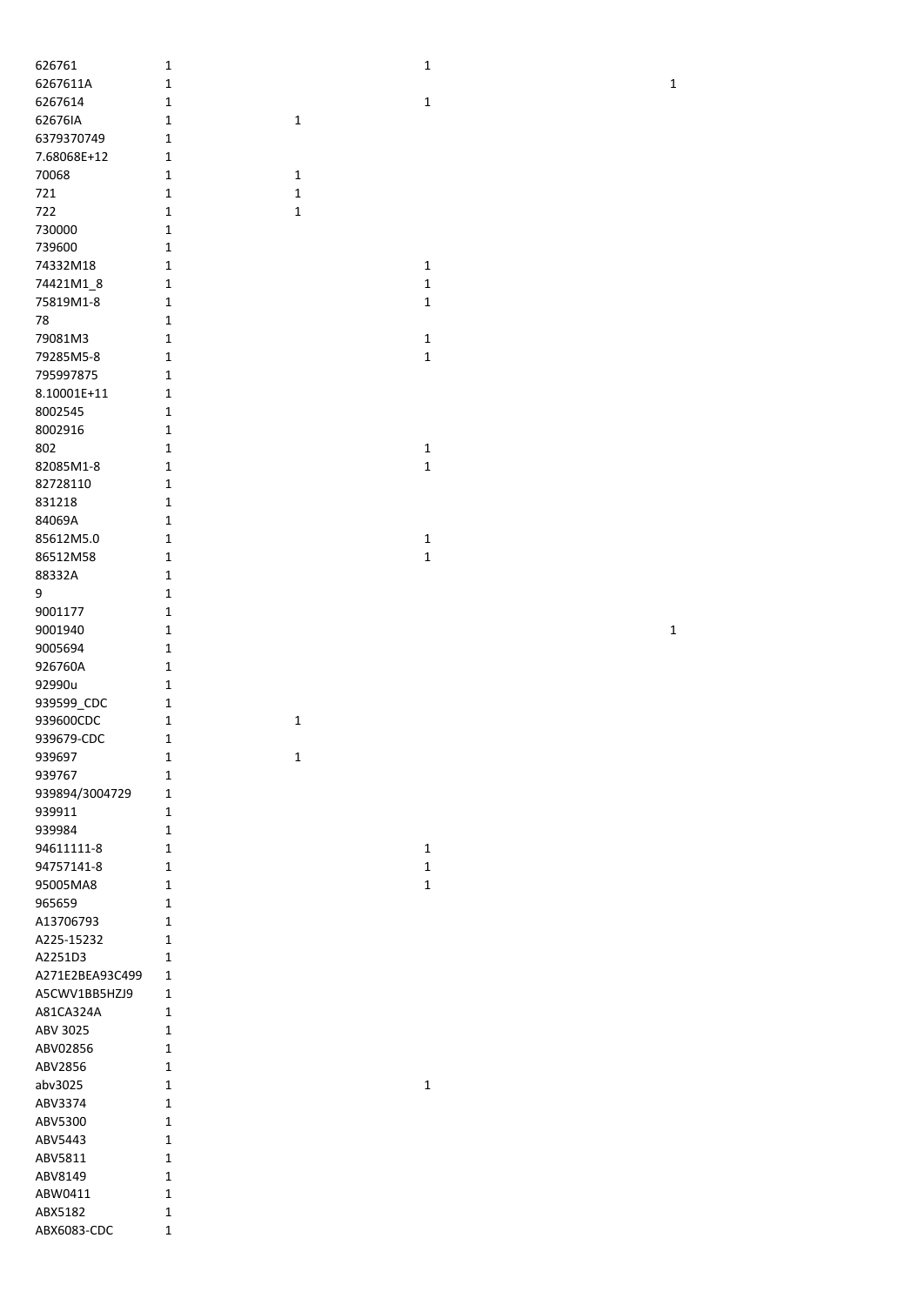| AC7D726223EC08C        | 1            |              |              |             |
|------------------------|--------------|--------------|--------------|-------------|
| AGF5839                | $\mathbf{1}$ |              |              |             |
| AIQ0230013             | 1            |              |              |             |
| AIQ023001B             | $\mathbf{1}$ |              |              |             |
| APA02D1B               | $\mathbf{1}$ |              |              |             |
| ARH71Y3T               | 1            |              |              |             |
| Asked but unkno        | 1            |              |              |             |
|                        |              |              |              |             |
| ASKU                   | 1            |              | 1            | $\mathbf 1$ |
| AWB0549                | 1            |              |              |             |
| AXWQY2                 | $\mathbf{1}$ |              |              |             |
| Azv3025                | 1            |              | $\mathbf 1$  |             |
| B004498                | 1            |              |              |             |
| B005885                | 1            |              |              |             |
| <b>BATCH 300232</b>    | 1            |              |              | $\mathbf 1$ |
| batch-3004675          | $\mathbf 1$  |              |              |             |
| Batch: 3002330         | $\mathbf 1$  |              | $\mathbf 1$  |             |
| BATCHNUMMER EFT        | $\mathbf{1}$ |              |              |             |
| <b>BATCHNUMMER SAK</b> | 1            |              |              |             |
|                        |              |              |              |             |
| BN 3004675             | 1            |              |              |             |
| BN:3004675             | 1            |              |              |             |
| BN3004223              | 1            |              |              |             |
| BN3004675              | 1            |              |              |             |
| BN3004732              | 1            |              | $\mathbf 1$  |             |
| C1E4E4                 | 1            |              |              |             |
| C4Y2X                  | 1            |              |              |             |
| CERTIFICAATNUMM        | 1            |              |              |             |
| Ch - B.:3000495        | 1            |              |              |             |
| Ch. 8. 3001415         | 1            |              |              |             |
| Ch.-B.:3003183         | 1            |              |              |             |
| CH.Bez:3000489         | 1            |              |              |             |
|                        |              |              |              |             |
| CH2A9A5B4AFFE93        | 1            |              |              |             |
| CHB 04 409 1 A         | 1            |              |              |             |
| Ch-B:3003183           | 1            |              |              |             |
| Ch-Nr. 3001651         | 1            |              |              |             |
| ckt3001651             | 1            |              |              |             |
| CNK 4293254            | 1            |              | $\mathbf 1$  |             |
| CNK 430108             | 1            |              | $\mathbf{1}$ |             |
| CNK: 4301081           | 1            | $\mathbf{1}$ |              |             |
| CNK430181              | 1            |              | $\mathbf 1$  |             |
| Covid 19 vaccin        | 1            |              | $\mathbf 1$  |             |
| CX-024414              | $\mathbf 1$  |              | $\mathbf 1$  |             |
|                        |              |              |              |             |
| D12A21A                | $\mathbf{1}$ |              |              |             |
| D12MZ6A                | 1            |              |              |             |
| Desconhecido           | $1\,$        |              |              |             |
| DOSE 1: 3001946        | $\mathbf{1}$ |              | $\mathbf 1$  |             |
| DOSE 1: 3003659        | $\mathbf{1}$ |              |              |             |
| DOSE 2: 3004670        | $\mathbf{1}$ |              |              |             |
| EFTERSÃ-K              | $\mathbf{1}$ |              |              |             |
| <b>EFTERSOKES</b>      | $\mathbf{1}$ |              |              |             |
| EJ6136                 | 1            |              |              |             |
| EJ6795-EJ6789          | $\mathbf{1}$ | $\mathbf 1$  |              |             |
| EK9788                 | $\mathbf{1}$ |              |              |             |
|                        |              |              |              |             |
| ELO141                 | $\mathbf{1}$ |              |              |             |
| EM04777                | $\mathbf{1}$ | $\mathbf{1}$ |              |             |
| EP2166                 | 1            |              |              |             |
| EP9605                 | $\mathbf{1}$ |              |              |             |
| ER7812                 | $\mathbf 1$  |              |              | $\mathbf 1$ |
| ER9470                 | 1            |              |              |             |
| ET3820                 | $\mathbf 1$  |              |              |             |
| ET8885                 | 1            |              |              |             |
| EW2246                 | 1            |              |              |             |
| EW3143                 | $\mathbf 1$  |              |              |             |
| EW6126                 | $\mathbf 1$  |              |              |             |
|                        |              |              |              |             |
| EX6564                 | $\mathbf 1$  |              |              | $\mathbf 1$ |
| EX8679                 | $\mathbf 1$  |              |              |             |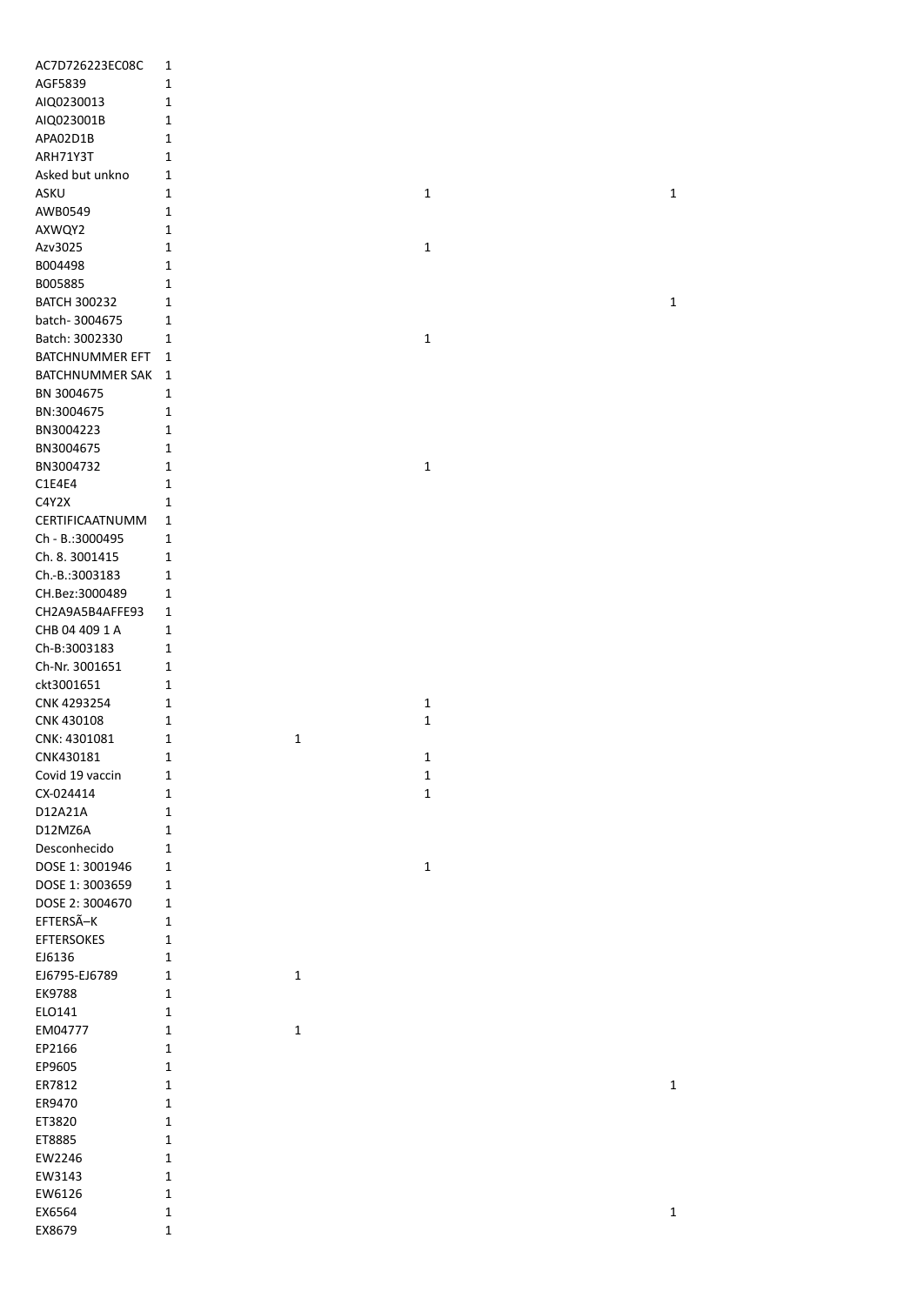| EX8680                 | $\mathbf 1$  |              | $\mathbf 1$ |             |
|------------------------|--------------|--------------|-------------|-------------|
| EY706528001            | $\mathbf 1$  |              |             |             |
| FA 5833                | $\mathbf 1$  |              |             |             |
| FA7082                 | $\mathbf 1$  |              |             |             |
| FA8843                 | $\mathbf 1$  |              |             |             |
| FC2336                 | $\mathbf 1$  |              | $\mathbf 1$ |             |
| FC3558                 | $\mathbf 1$  |              |             |             |
| FC5295                 | $\mathbf 1$  |              |             |             |
| FC8889                 | $\mathbf 1$  |              | $\mathbf 1$ |             |
|                        |              |              |             |             |
| Fc9001                 | $\mathbf 1$  |              |             |             |
| FD0350                 | $\mathbf 1$  |              |             |             |
| FD5996                 | $\mathbf 1$  |              |             |             |
| FD9309                 | $\mathbf 1$  |              |             |             |
| FE1573                 | 1            |              |             |             |
| FE2090                 | 1            |              |             |             |
| FE3064                 | 1            |              |             |             |
| FE3065                 | $\mathbf 1$  |              |             | $\mathbf 1$ |
| FE4721                 | $\mathbf{1}$ |              |             |             |
| FE8087                 | $\mathbf{1}$ |              |             |             |
| FF0680                 | 1            |              |             |             |
| FF8222                 | $\mathbf{1}$ |              |             |             |
| FF8288                 | 1            |              |             |             |
| FG6341                 | $\mathbf 1$  |              |             |             |
| FG6431                 | $\mathbf 1$  |              |             |             |
| FG7387                 | $\mathbf 1$  |              |             |             |
| FH0161                 | $\mathbf 1$  |              |             |             |
|                        |              |              |             |             |
| FH8469                 | $\mathbf 1$  |              |             |             |
| First dose             | $\mathbf 1$  |              | $\mathbf 1$ |             |
| FM2LD                  | $\mathbf 1$  |              |             |             |
| G 26761 A; LOT         | $\mathbf 1$  | $\mathbf{1}$ |             |             |
| G 26761A               | $\mathbf 1$  | $\mathbf 1$  |             |             |
| G 26761A / G267        | $\mathbf{1}$ |              |             |             |
| G2661A                 | $1\,$        |              |             |             |
| G26671A                | $\mathbf{1}$ |              |             |             |
| G26751A                | $\mathbf 1$  |              |             |             |
| G2676 1A               | $\mathbf 1$  |              | $\mathbf 1$ |             |
| G26760A                | $\mathbf{1}$ |              |             |             |
| G26761 A               | $\mathbf{1}$ |              |             |             |
| G267614A               | $\mathbf 1$  | $\mathbf 1$  |             |             |
| G267619                | 1            |              |             |             |
| G26761-A/300042        | $\mathbf{1}$ |              |             |             |
| G26761A-3000-42        | $\mathbf 1$  |              |             |             |
|                        |              |              |             |             |
| G26761AG               | 1            |              |             |             |
| G26761ALOT30004        | $\mathbf{1}$ |              | $\mathbf 1$ | $\mathbf 1$ |
| 1002181                | $\mathbf{1}$ |              |             |             |
| Icrg304                | $\mathbf{1}$ |              |             |             |
| <b>IGNORE</b>          | $\mathbf 1$  |              |             |             |
| <b>INJVLST 3002184</b> | $\mathbf 1$  |              |             |             |
| <b>IVCI</b>            | $\mathbf 1$  |              |             |             |
| IZ60326A/1V22WO        | $\mathbf{1}$ |              |             |             |
| IZ69124A               | $\mathbf 1$  |              |             |             |
| J07BX                  | $\mathbf 1$  | $\mathbf 1$  |             |             |
| J07BX0302              | $\mathbf 1$  |              |             | $\mathbf 1$ |
| JO7BX0302              | $\mathbf 1$  |              |             |             |
| JO7BXD3                | $\mathbf 1$  |              |             |             |
| L 3002544              | $1\,$        |              |             |             |
| L043002913             | $1\,$        |              |             | $\mathbf 1$ |
| L300042460             | 1            |              |             |             |
| L-3004672              | $\mathbf{1}$ |              |             |             |
| L4J07BX03              | $\mathbf 1$  |              |             |             |
|                        |              |              |             |             |
| LOT 300 1945           | $\mathbf 1$  |              |             |             |
| LOT 3001939            | $\mathbf 1$  |              |             |             |
| LOT 3001940            | $\mathbf 1$  |              |             | $\mathbf 1$ |
| LOT 3002188            | $\mathbf 1$  |              |             |             |
| LOT 3002334            | $\mathbf 1$  |              |             |             |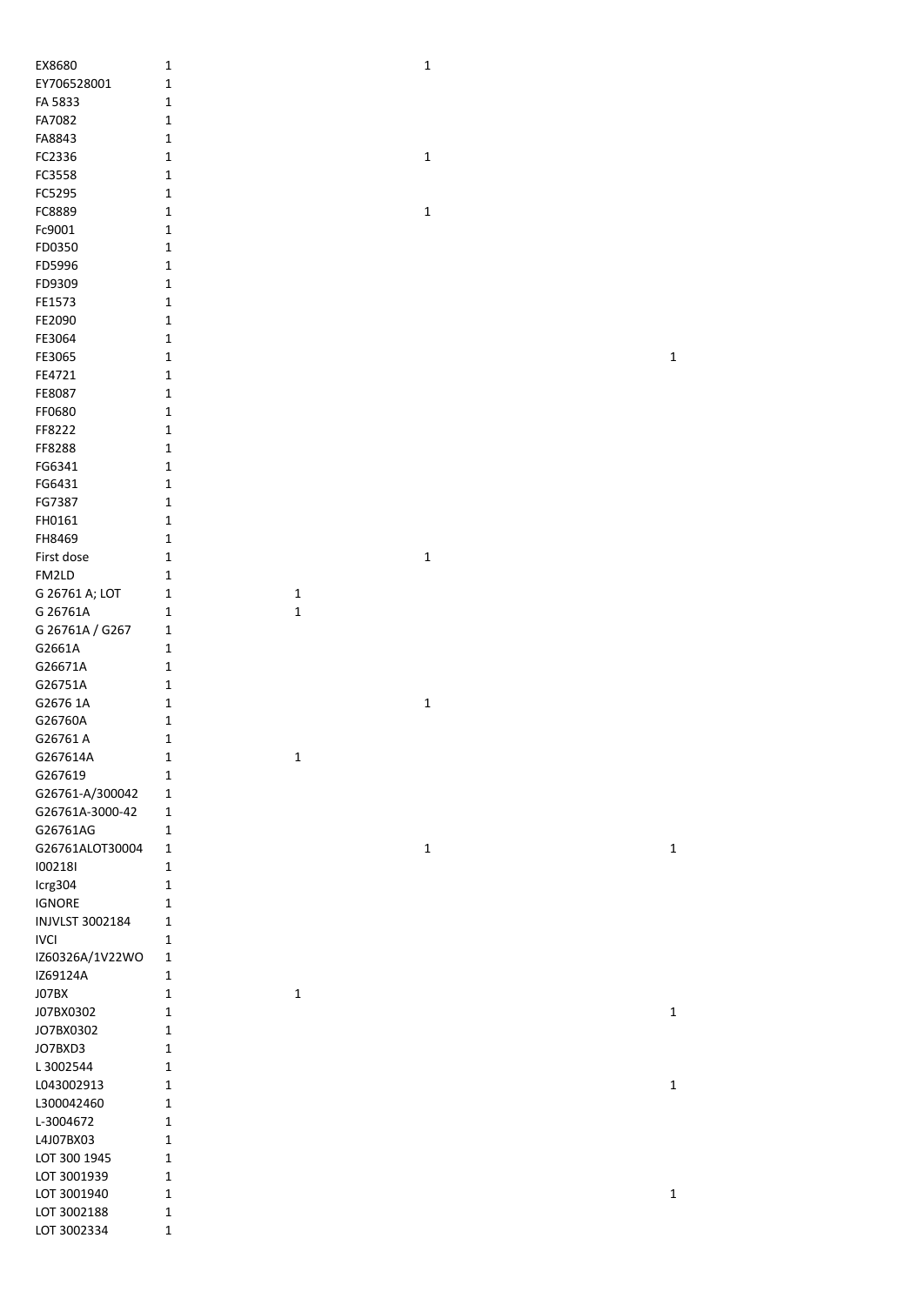| LOT 3002335     | $\mathbf 1$ |   |              |             |
|-----------------|-------------|---|--------------|-------------|
| LOT 3002541     | 1           |   |              |             |
| LOT 3002615     | 1           |   |              |             |
| LOT 3002918     | 1           |   |              |             |
| LOT 3003608     | 1           |   |              |             |
| LOT 3004437     | 1           |   |              |             |
| LOT 3004500     | 1           |   |              |             |
| LOT 3004674     | 1           |   |              |             |
| LOT 3004731     |             |   |              |             |
|                 | 1           |   |              |             |
| LOT 3005238     | 1           |   |              | $\mathbf 1$ |
| LOT214007       | 1           |   |              |             |
| LOT214008       | 1           |   |              |             |
| LOT2229 - July  | 1           |   |              |             |
| LOT3001938      | 1           |   |              |             |
| LOT3001941      | 1           |   |              |             |
| LOT3001944      | 1           |   |              |             |
| LOT3002183      | 1           |   |              |             |
| LOT3002537      | $\mathbf 1$ |   |              |             |
| LOT3002542      | 1           |   |              |             |
| LOT3002544      | $\mathbf 1$ |   |              |             |
| LOT3002916      | $\mathbf 1$ |   |              |             |
| LOT3003609      | 1           |   |              |             |
| LOT3004217      | 1           |   |              |             |
| LOT3004608      | 1           |   |              |             |
| LOT3004674      | $\mathbf 1$ |   |              |             |
| LOT3004737      | 1           |   |              |             |
| Lot300651       | $\mathbf 1$ |   |              |             |
| LT 3001650      | 1           |   |              |             |
| M3001413        | 1           |   | 1            |             |
| M3001532        | 1           |   | $\mathbf{1}$ |             |
| M3002184        | 1           |   | 1            |             |
| M3002622A       | 1           |   | 1            |             |
| MOD / 3001655-1 | 1           |   |              |             |
| MOD3004675      | 1           |   |              |             |
| Modena          | 1           |   |              |             |
| MODERNA 9 30016 | 1           |   |              |             |
| <b>N37N</b>     | 1           |   | $\mathbf{1}$ |             |
| N5G7W/3004675   | 1           |   |              |             |
| <b>NC</b>       | 1           | 1 |              |             |
| nciht bekannt ( | 1           |   |              |             |
| NDC80777-273-10 | 1           |   |              | $\mathbf 1$ |
| NΚ              | 1           |   |              |             |
| non connu       | 1           |   |              |             |
| <b>NON NOTO</b> | 1           |   |              |             |
| NON RENSEIGNÉ   | 1           |   |              |             |
| Not know        | 1           |   |              |             |
| Not know.       | 1           |   |              |             |
| Not knowm       | 1           |   |              |             |
| Not Provided    | 1           |   |              |             |
| Not sure        | 1           |   |              |             |
| NPNAK9          | 1           |   |              |             |
| 016E21A         | 1           |   |              |             |
| 021C21A         | 1           |   |              |             |
| 04731           | 1           |   |              |             |
| onbekend        | 1           |   |              |             |
| ORG - 100030215 | 1           |   | $\mathbf 1$  |             |
| Org-1000311840  | 1           |   |              |             |
| OT3002545       | 1           |   |              |             |
| P4A140P         | 1           |   |              |             |
| PAA 15657       | 1           |   |              | $\mathbf 1$ |
| PEG2000-DMG     | 1           |   |              |             |
| pfeizer lotto F | 1           |   |              |             |
| PV46673         | 1           |   | $\mathbf 1$  |             |
|                 |             |   |              |             |
| Pv46674         | 1           |   |              |             |